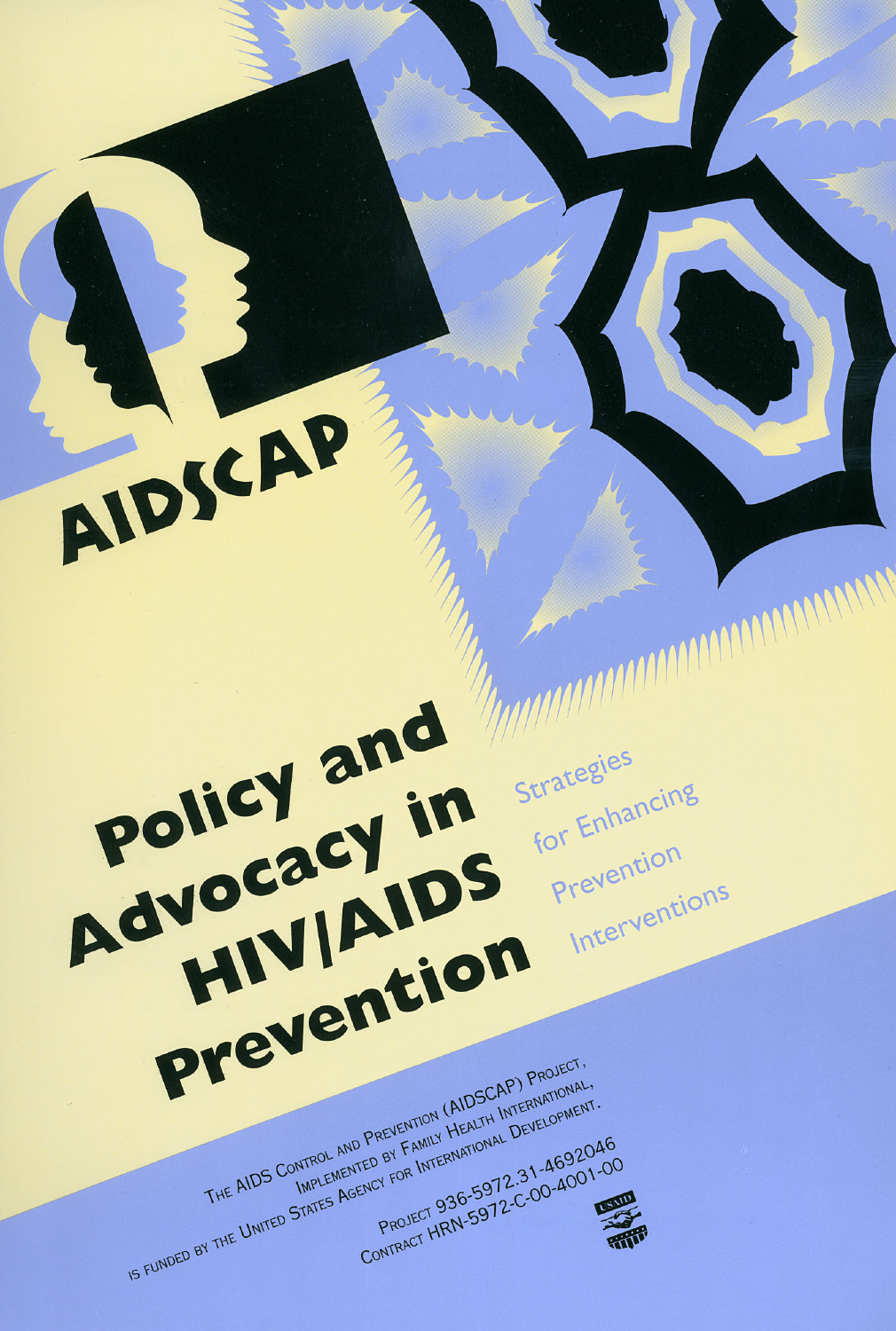## **TABLE OF CONTENTS**

#### Introduction

Section 1: Policy and Advocacy

- A. What is a policy?
- B. What is advocacy?
- C. What are coalitions and constituents?

#### Section 2: Bringing Policy Development Forward

- A. Roles in advocacy and policy development
- B. BCC principles and tools be used for advocacy and policy development
- C. Is policy development work appropriate for your organization?

#### Section 3: Steps in policy development

- A. Identifying problems
- B. Issues and solutions
- C. Gathering and analyzing data
- D. Developing the policy recommendations

#### Section 4: Advocacy for Policy Adoption

- A. Doing the advocacy work
- B. Results of advocacy

#### Section 5: The Final Stages

- A. What to expect along the way
- B. Preparation and presentation of policies
	- C. Implementation and oversight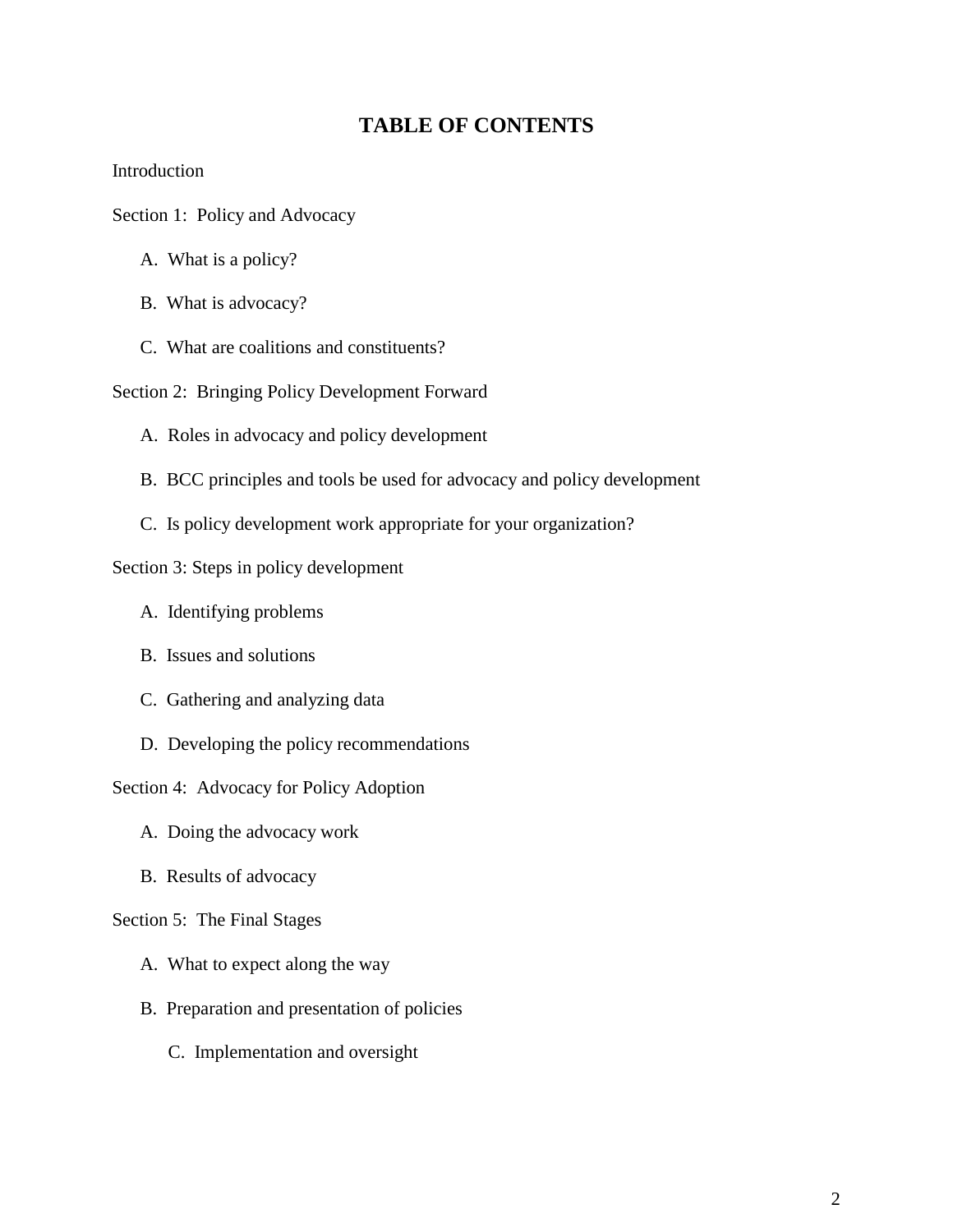## **Glossary**

- AIDS Acquired Immune Deficiency Syndrome<br>BCC Behavior Change Communication
- BCC Behavior Change Communication<br>HIV Human Immunodeficiency Virus
- Human Immunodeficiency Virus
- IEC Information, Education, and Communication<br>STD Sexually Transmitted Disease
- STD Sexually Transmitted Disease<br>STI Sexually Transmitted Infection
- Sexually Transmitted Infection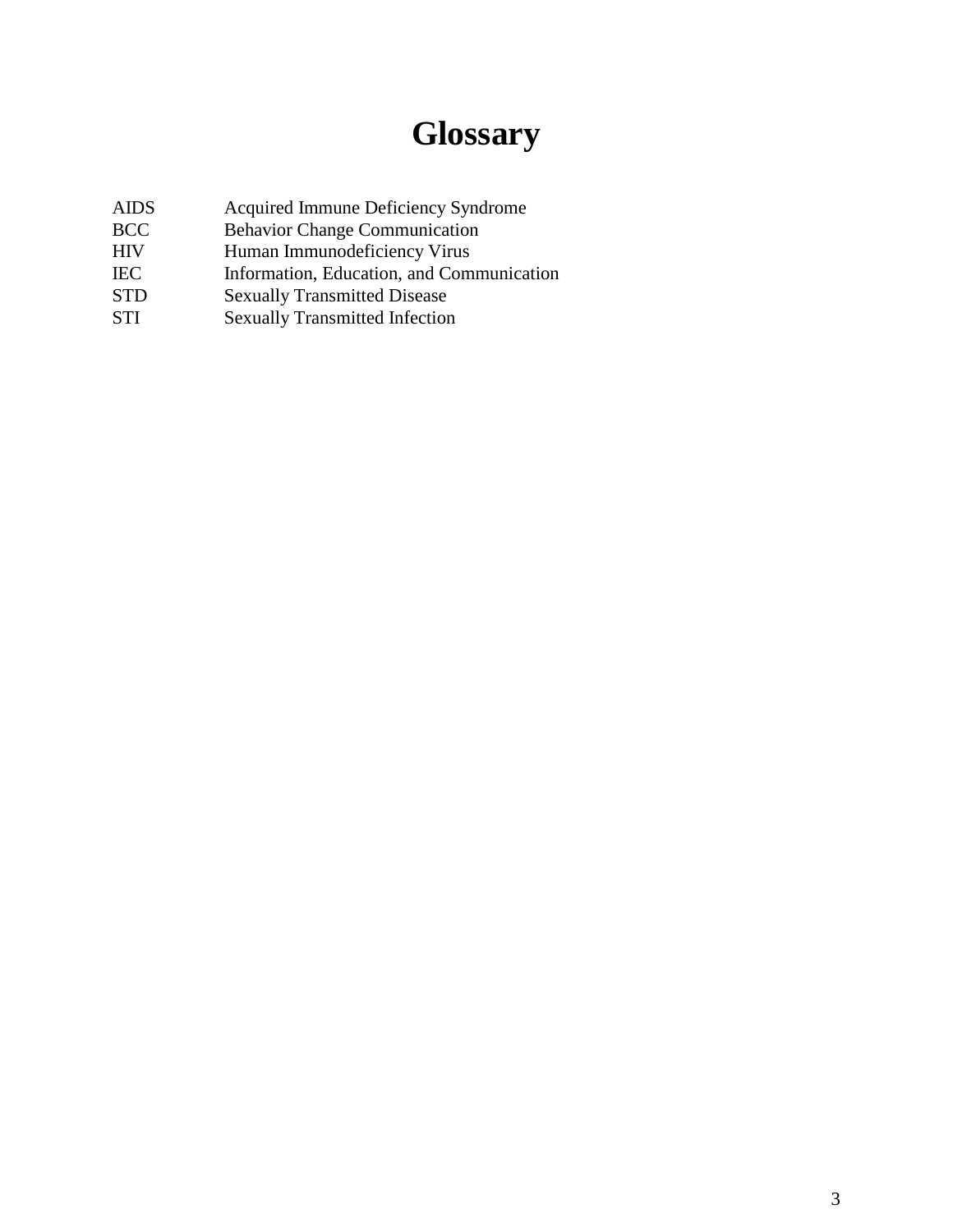# **Introduction**

Whenever HIV/AIDS program managers and staff discuss some of the problems they face, someone is likely to say:

"Well, that's a policy problem!"

Another person is likely to add:

"If only policy makers would do something, the problem will be solved."

People who make these statements may not understand that they themselves can inform and influence policy. This handbook provides suggestions for getting involved in policy development. It is written for program managers and policy advocates and others who are interested in advocacy work and in the policy aspects of HIV/AIDS prevention.

The handbook provides an overview of how to contribute to making policy an effective component of HIV/AIDS prevention.

As with any guide, the words on paper here must be adapted to real life and local situations. The following points may help make the transition:

1) The handbook illustrates the process of policy development. Readers must adapt the guidelines to their own experiences and the political dynamics of their country and organization.

2) The handbook is written from the perspective of someone like a program manager--that is, someone outside of the normal policy making structure, but whose work is regularly influenced by the presence or absence of policy.

3) The amount of work required in overall policy development is extensive and often intense. No one person or organization can do everything connected with policy development. Find and work with collaborators. Some will be more skilled at data analysis, others will have experience in preparing recommendations or legal language, and still others will be comfortable interacting with policy makers.

In addition to this handbook, other AIDSCAP BCC handbooks that may be of interest to the reader are:

- How to Create an Effective Communication Project
- Behavior Change Through Mass Communication
- How to Conduct Effective Pretests
- Assessment and Monitoring of BCC Interventions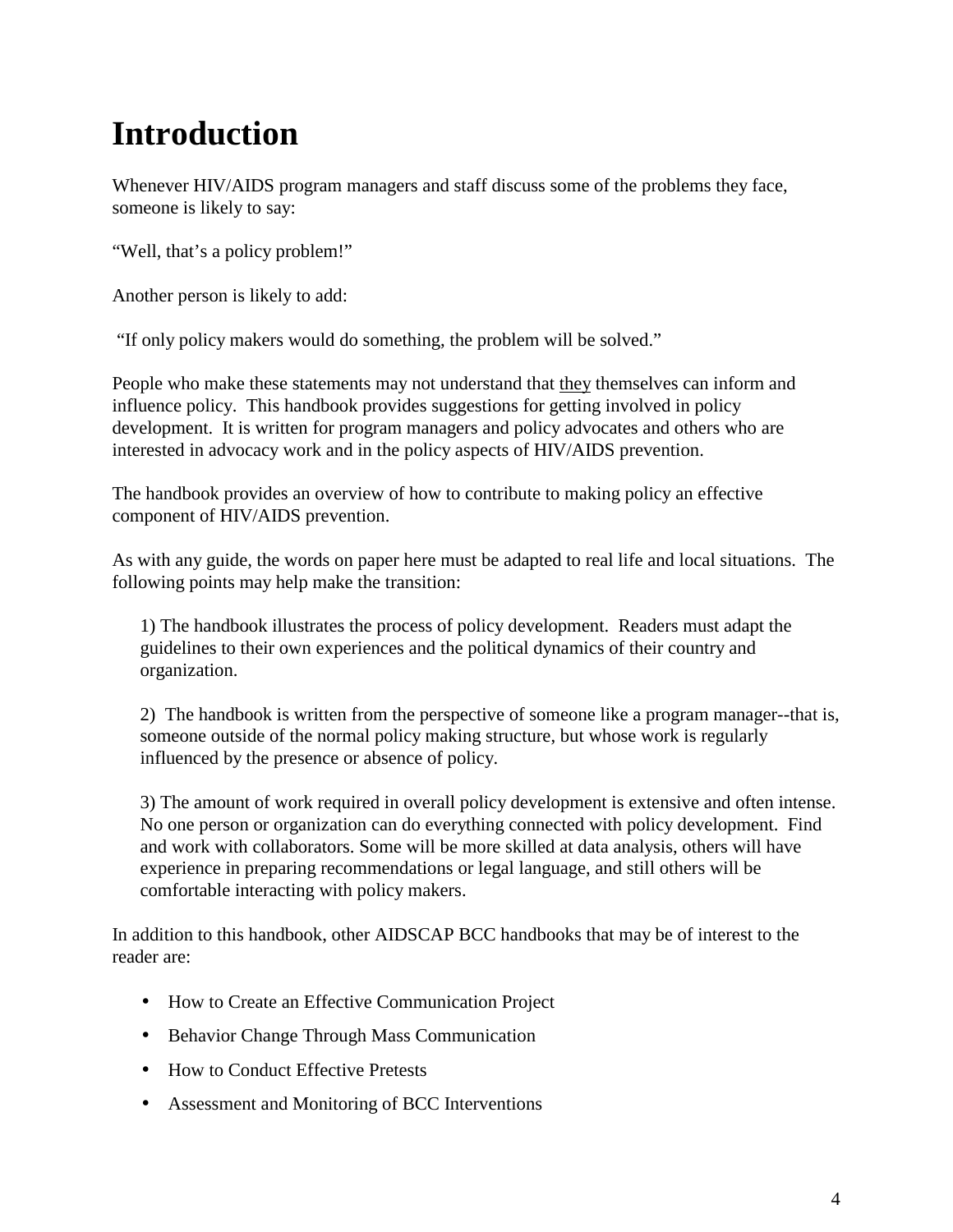- How to Create an Effective Peer Education Project
- HIV/AIDS Care and Support Projects
- Partnership with the Media
- BCC for STD Prevention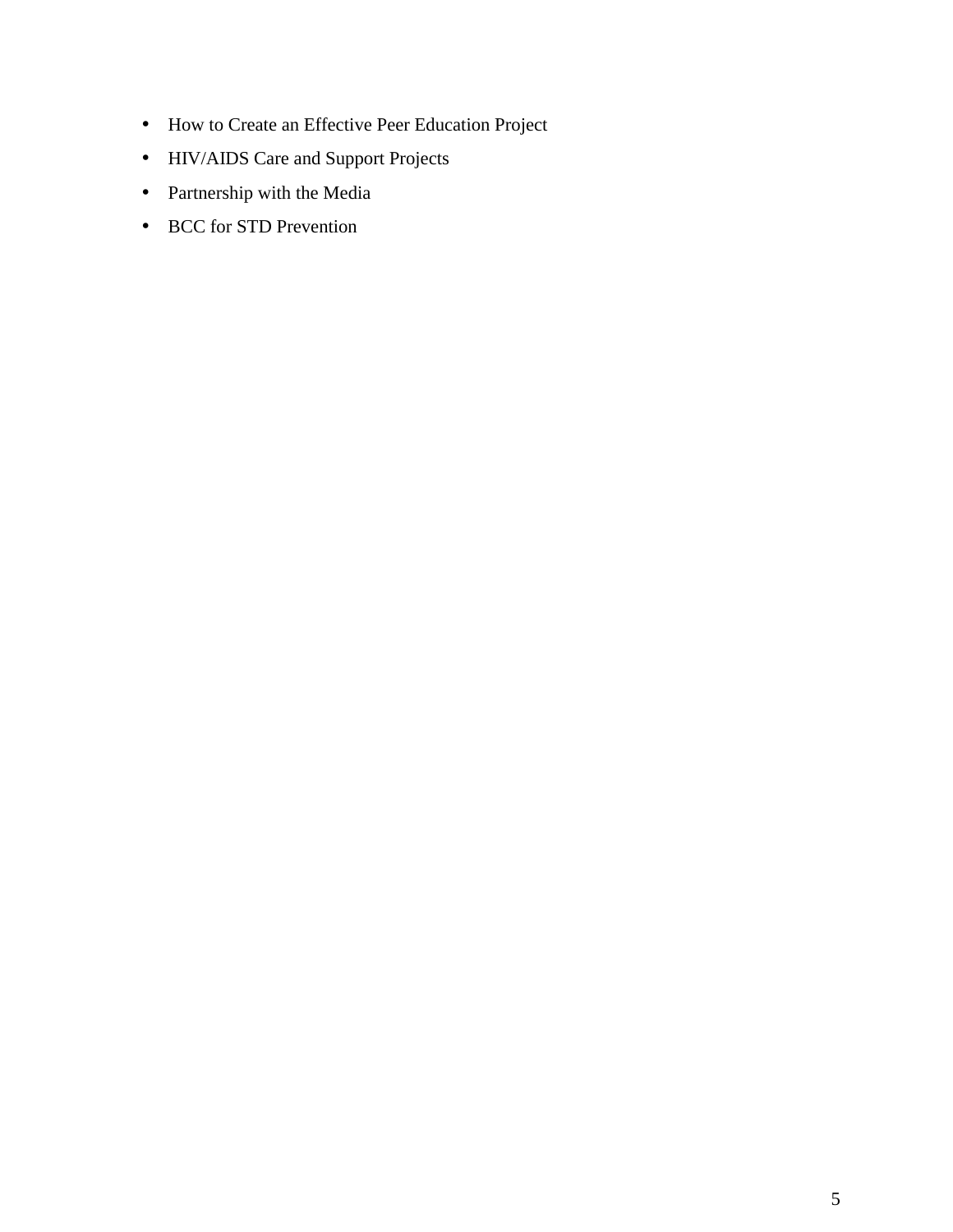# **Section 1: Policy and Advocacy**

This section defines and gives some examples of policy and advocacy. In fact, both terms are often used in various ways, depending upon local experiences. Organizations that develop policies for their internal use or that seek to influence policy development outside of their organization will want to have a common understanding of the terms.

## **A. What is a policy?**

A policy is a framework which guides decision making in an organization or government. It is a statement of intended action. For example:

- a business may have a policy of non-discrimination for hiring and employing people who are HIV-positive.
- a NGO may have a policy that directs its choice of target groups.
- the government is likely to have a policy that outlines the qualifications of teachers.

Policies deal with matters of daily life (e.g., the time employees are expected to report for work) and also major issues for society as a whole (e.g., inclusion of HIV/AIDS education in school curricula).

The HIV/AIDS epidemic has created the need to think and act in new ways which may require new policies to deal with the new situations. For example, policies may be needed to deal with issues such as:

- condom availability for all sexually active people
- confidentiality in HIV testing
- reducing school fees for orphans
- hiring HIV positive employees.

Governments, businesses and religious organizations all have policies. Even a small NGO may have policies.

Policies can take various forms:

- they may be general statements about national or organizational priorities.
- they may be written regulations.
- they may be guidelines, procedures and/or standards to be achieved.
- they may be informal (or unwritten), but widely recognized practices.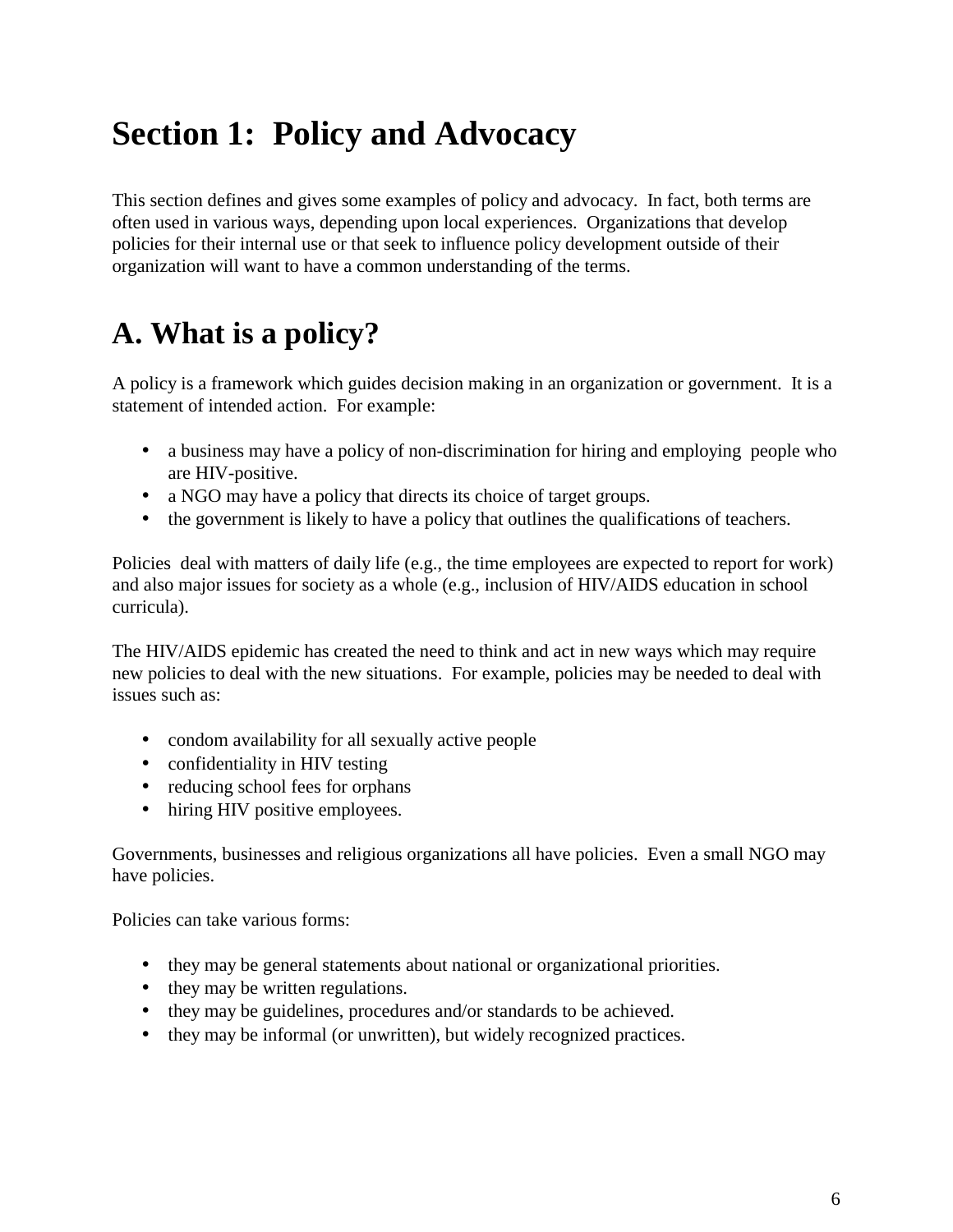## **B. What is advocacy?**

Advocacy is an organized effort to influence decision making. People who attempt to inform decision makers and to influence their decisions are called advocates. Advocacy is also called lobbying or campaigning. Whatever its name, it means that people are making planned efforts to influence a decision.

For example, many NGOs are anxious that their governments adopt policies to teach some form of sex education in schools. As a part of their advocacy efforts, several NGO coalitions have publicized the results of surveys that show high levels of youth sexual activity. As a part of their advocacy strategies, the coalitions expected the data to sensitize government and religious policy makers and parents' groups to a critical situation. The coalitions accompanied presentation of the survey results with specific recommendations for introducing sex education into school curricula.

The goal of an advocacy campaign is to convince decision makers to act in favor of your issue or cause. The advocacy message is a brief, clear statement of the problem and a recommendation for its solution. It can be delivered personally in meetings with decision makers, or in the form of posters, banners, fact sheets, newspaper columns, newsletters, or radio and television announcements, etc.

Advocacy groups have at least three useful roles in the policy making process:

- They alert policy makers to problems and concerns of the people they represent.
- They provide potential solutions (or options) to those problems.
- They can support policy makers on issues of mutual concern.

Examples of groups which might do advocacy work are:

- an employers' federation
- academics
- a union representing workers
- a NGO coalition
- a public health association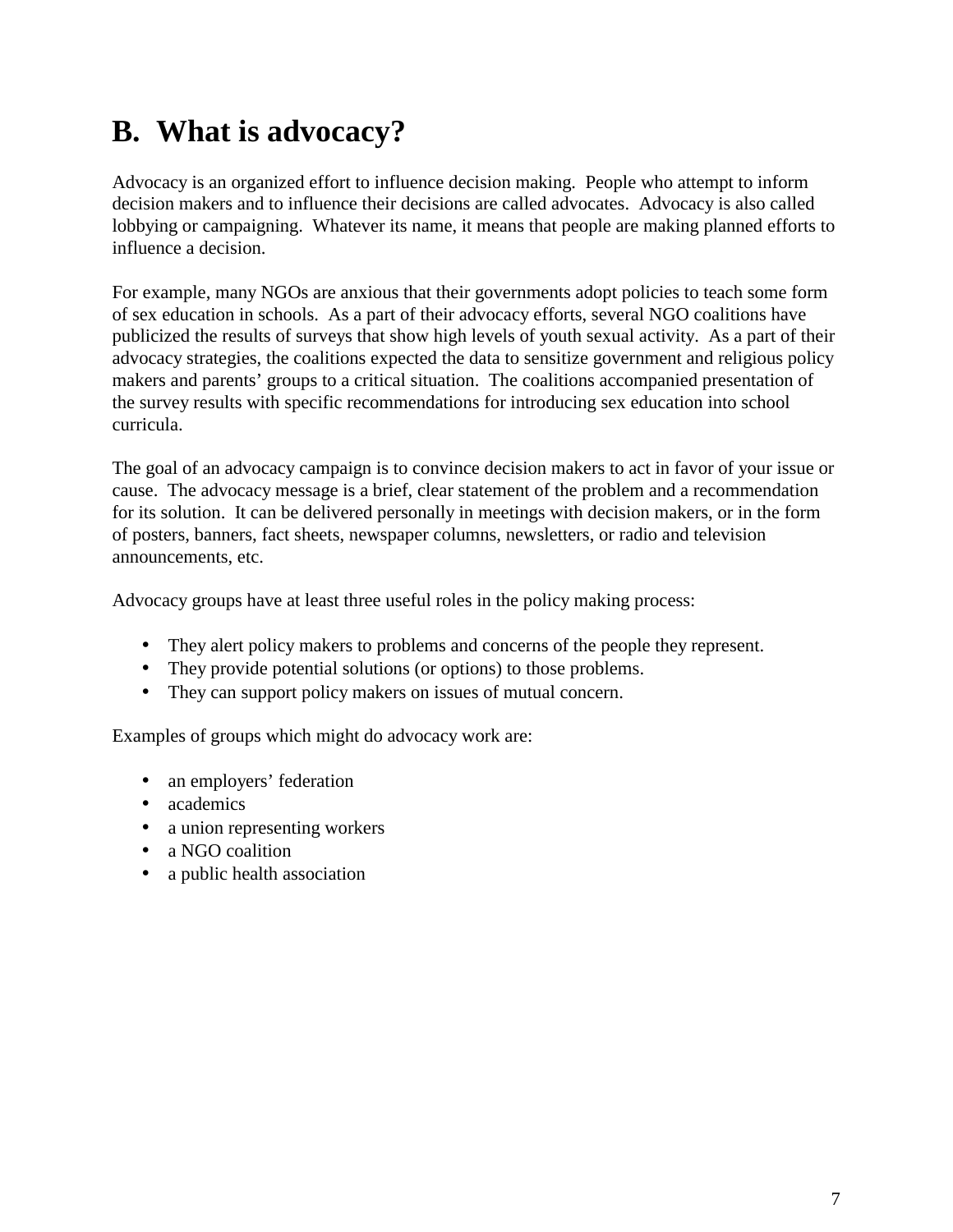## **C. What are coalitions and constituents?**

## **Coalitions**

Formal coalitions are groups of organizations which share a common goal and demonstrate support for (or against) a proposed policy. The larger the coalition, the greater its ability to bring issues to policy makers. Some coalitions (such as a national trade union federation) may represent thousands of members.

Informal coalitions arise from personal contacts and shared interests and felt needs. For example, when one African country worked to develop a national HIV/AIDS policy, an informal alliance of a few lawyers, key civil servants, major NGO staff, select academics, and some international donors occasionally worked together to move the process along more quickly.

Coalitions may form specifically to express common support for an issue. When the issue has been resolved, the coalition generally disbands or is reformed as new issues come forward.

## **Constituents**

Policy development is often guided by a core group of activists who speak for and represent a much larger group of concerned people. That large group is the constituency of the activists. They are constituents. For example, a coalition formed to work on HIV/AIDS issues might count among its constituents, people who are vulnerable to HIV infection, people living with AIDS, health and development workers and others who are in some way concerned about this particular issue.

Both the core group that guides the policy development process and the wider constituency play important roles in policy development and advocacy.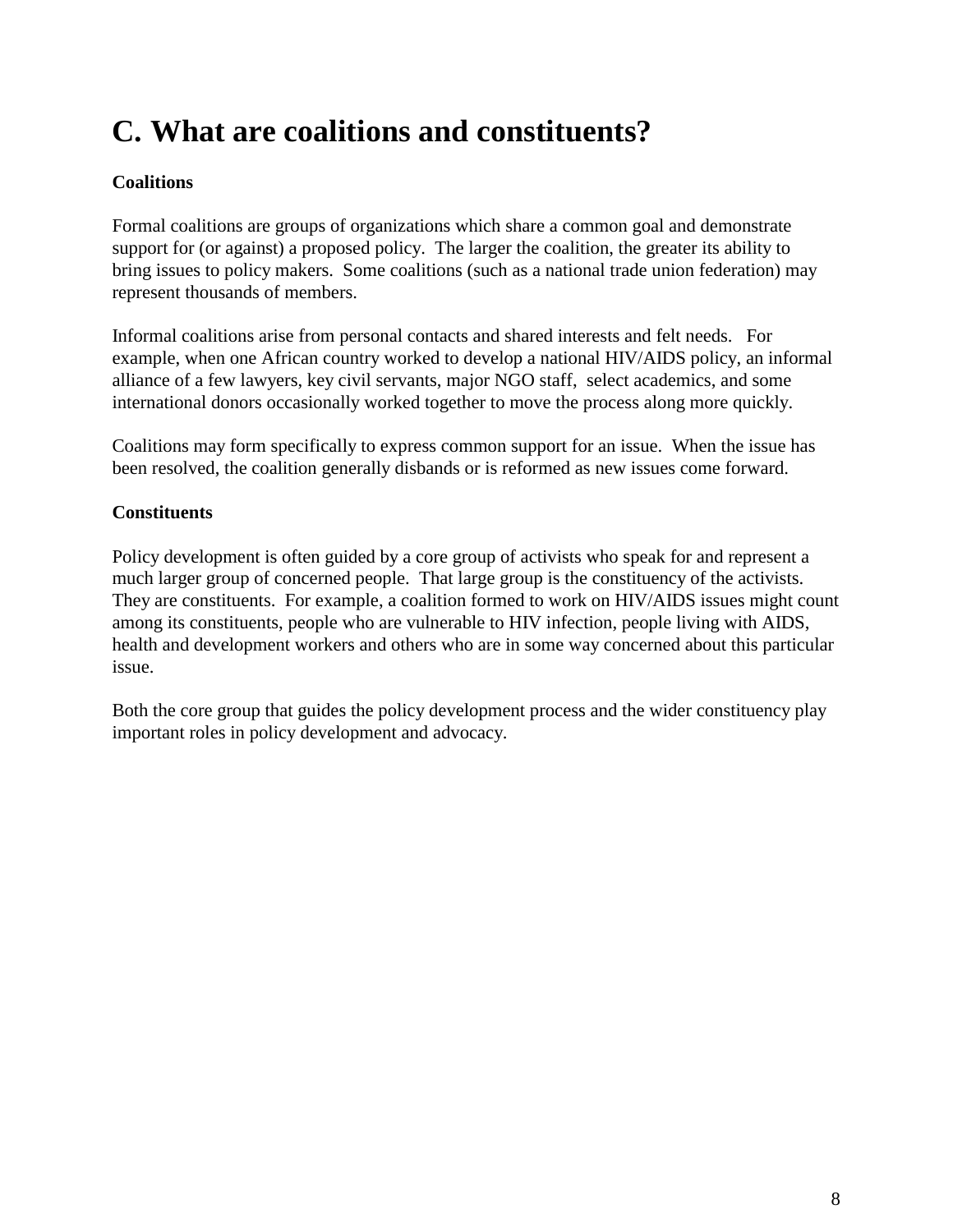# **Section 2: Bringing Policy Development Forward**

## **A. Roles in advocacy and policy development**

Policies are not made just by members of parliament or church councils--people who are policy makers. They often result from the efforts of many groups and their constituents who encourage, persuade and put pressure on the policy makers. We refer to these people as policy influencers- they provide the technical expertise, field experience, and advocacy efforts which inform and persuade policy makers to act.

If your organization wants to work for policy development, you should plan on working with many of the people or groups listed below:

- 1. program managers and staff
- 2. technical specialists, analysts, planners, advisors
- 3. coalitions (alliances)
- 4. media
- 5. communities, including people infected and affected by HIV/AIDS
- 6. policy makers.

#### **1. What can program managers and staff do?**

Program managers and program staff have important roles in the development of HIV/AIDS prevention policies.

- First, because they are close to communities, they can identify HIV/AIDS/STI issues and assist in documenting the prevalence of particular problems and thus provide an information base for developing or revising policies.
- Second, they can bring issues that affect their target audiences to the attention of policy makers. Using behavior change communication (BCC) principles and tools, they identify the crucial influencers and decision makers, select appropriate channels to reach those individuals and plan creative and powerful approaches to get their messages to them.
- Third, they can join or build coalitions which can demonstrate collective concern about an issue.
- Fourth, as policies are being created, they can publicly show their support for their adoption.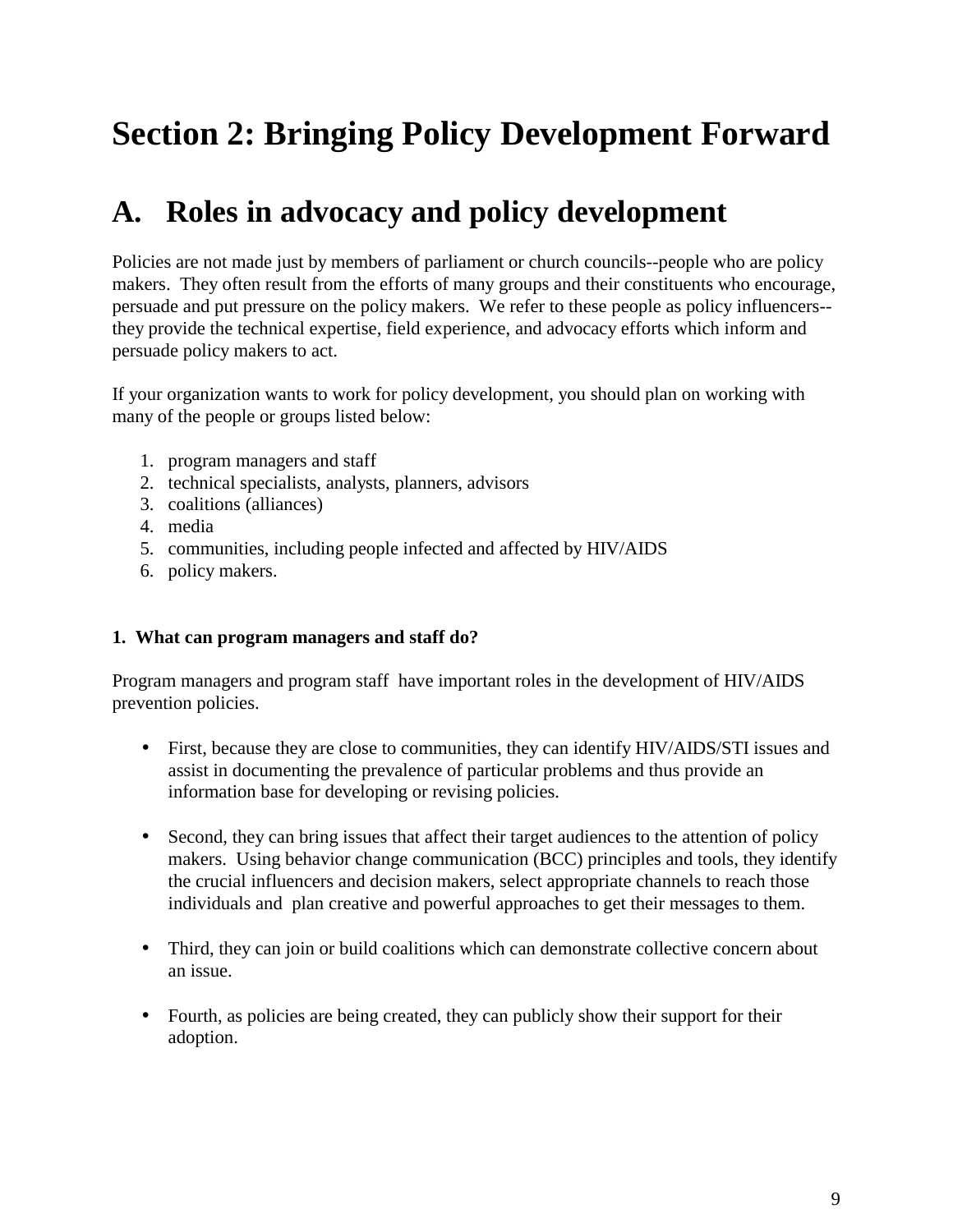• Fifth, field staff and program managers may eventually implement activities in the context of adopted policies. So, they can help shape how policies are applied and offer feed-back for policy makers.

### **2. What can technical specialists, analysts, planners and advisors do?**

As policy influencers, specialists and analysts can use their skills to collect and present data about the issues or use their expertise to suggest options for addressing the issues. Technical experts include the statistician who compiles for the district medical officer data to show monthly trends in STD cases and the medical doctor who has just returned from an international conference.

Advisors to policy makers are important policy influencers. Often, they have direct access to policy makers, or provide them with critical information, and may even recommend actions for the policy makers to take. Advisors to policy makers can include the president of a large women's organization, or a university professor who is known for his interest and expertise on this issue, or the editor of a daily newspaper.

## **3. What can coalitions do?**

Coalitions are groups of people or organizations that share a common concern and agree to work together to achieve a common goal. Coalitions may be temporary alliances formed to influence a specific decision. Or, they may be long-term, designed to exist for years. They are necessary for creating and sustaining political will and commitment for a new policy because they can:

- mobilize large groups of people
- represent the interests of many groups
- increase the power and influence of advocacy efforts.

### **4. What can the media do?**

The mass media can create public awareness about the need for a policy or the existence of a bad policy. It can also target decision-makers and interest groups with information about the policy issue.

• **Print media:** As literacy levels increase, the print media gain greater importance in informing people. Articles written by authorities, letters to the editor and editorials can influence many readers, including decision makers.

• **Broadcast media:** Radio and television have a large outreach and can play a direct role in advocacy with the general public. For example, televising the involvement of the head of state or other dignitaries in an HIV/AIDS prevention event can emphasize the national importance of HIV prevention.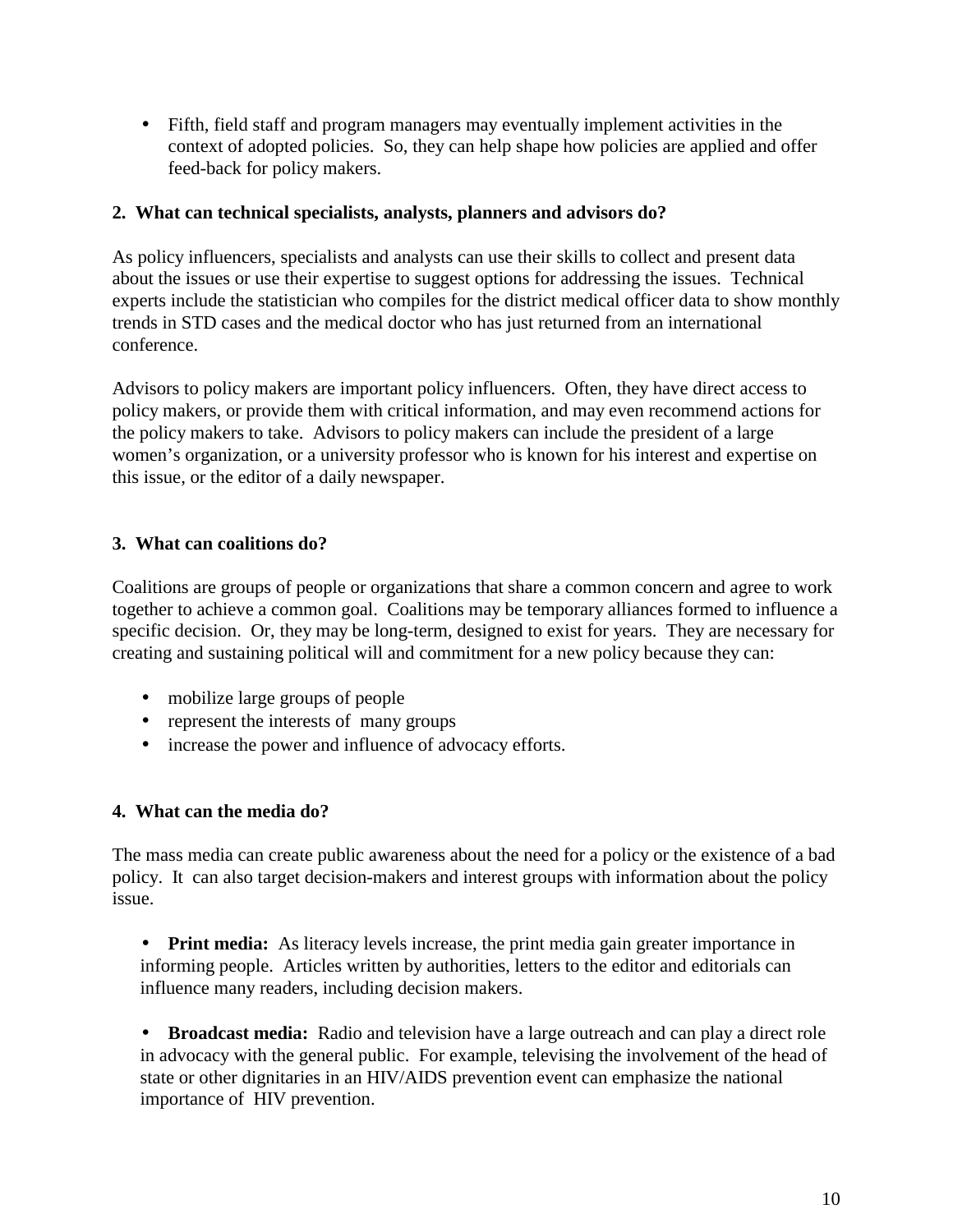### **5. What can communities do?**

Community leaders and members are often the key to successful advocacy work and policy development. Their involvement is crucial because they can:

- arouse public interest and awareness of HIV/AIDS issues in the community
- build interest and support at grass roots level
- make a call for action
- apply pressure to gain support from politicians.

### **6. What do the policy makers do?**

Policy makers sometimes make policies themselves, but often they are not aware of particular problems or gaps in existing policy. Therefore, the policies they adopt are often based on the ideas and concerns of the groups and individuals discussed above. Also, policy makers may:

- be leaders in shaping public opinion
- act when they recognize a problem
- build support for implementation of policies.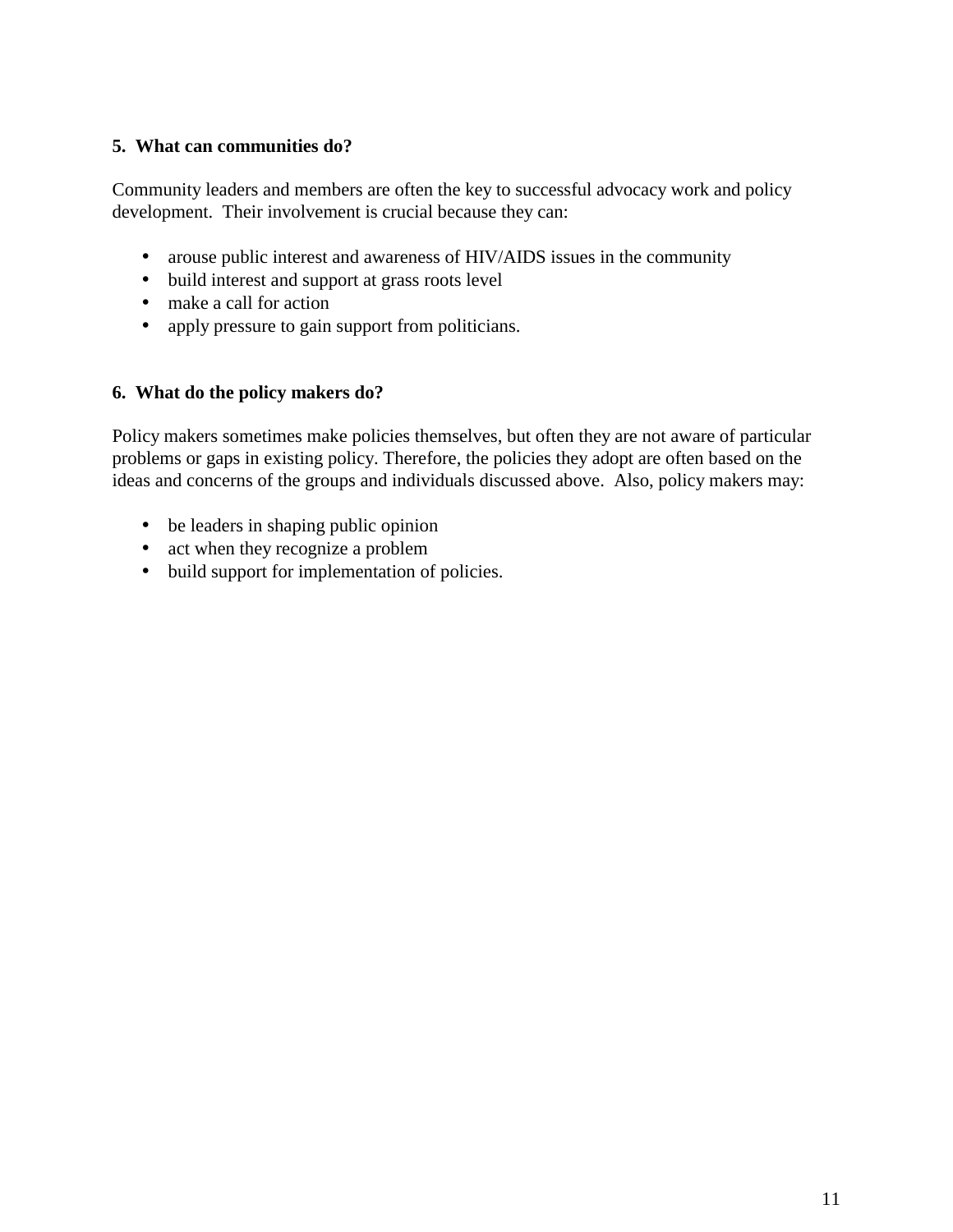## **B. BCC principles and tools for advocacy and policy development**

Behavior Change Communication's (BCC) role in HIV/STI programs is to help change, or reinforce, decisions and behavior related to prevention and care. The principles and tools of IEC/BCC are useful to advocacy and policy development in a number of ways. For example, BCC approaches are useful:

- to heighten awareness of HIV/STIs as a national issue among policy makers and the public.
- to contribute to a favorable political and social climate for HIV/STI prevention and care.
- to mobilize the community and relevant social organizations for prevention and care.
- to popularize technical information about prevention and care.
- to deal with specific community problems through appropriate messages and media directed at identified target audiences.

The same principles that you use to encourage and support behavior change in your target group can be used in effective campaigns aimed at policy makers. For example, if you intend to do advocacy for policy development you will:

- carefully define the audience(s) who need to hear your messages.
- conduct research to learn about the issue/problem.
- conduct formative research to help you understand policy makers' current positions.
- craft messages which appeal to the concerns and beliefs of the targeted policy makers.
- use interpersonal, print and broadcast media to reach them.

You will also use some policy tools which will be discussed in Section 3-C.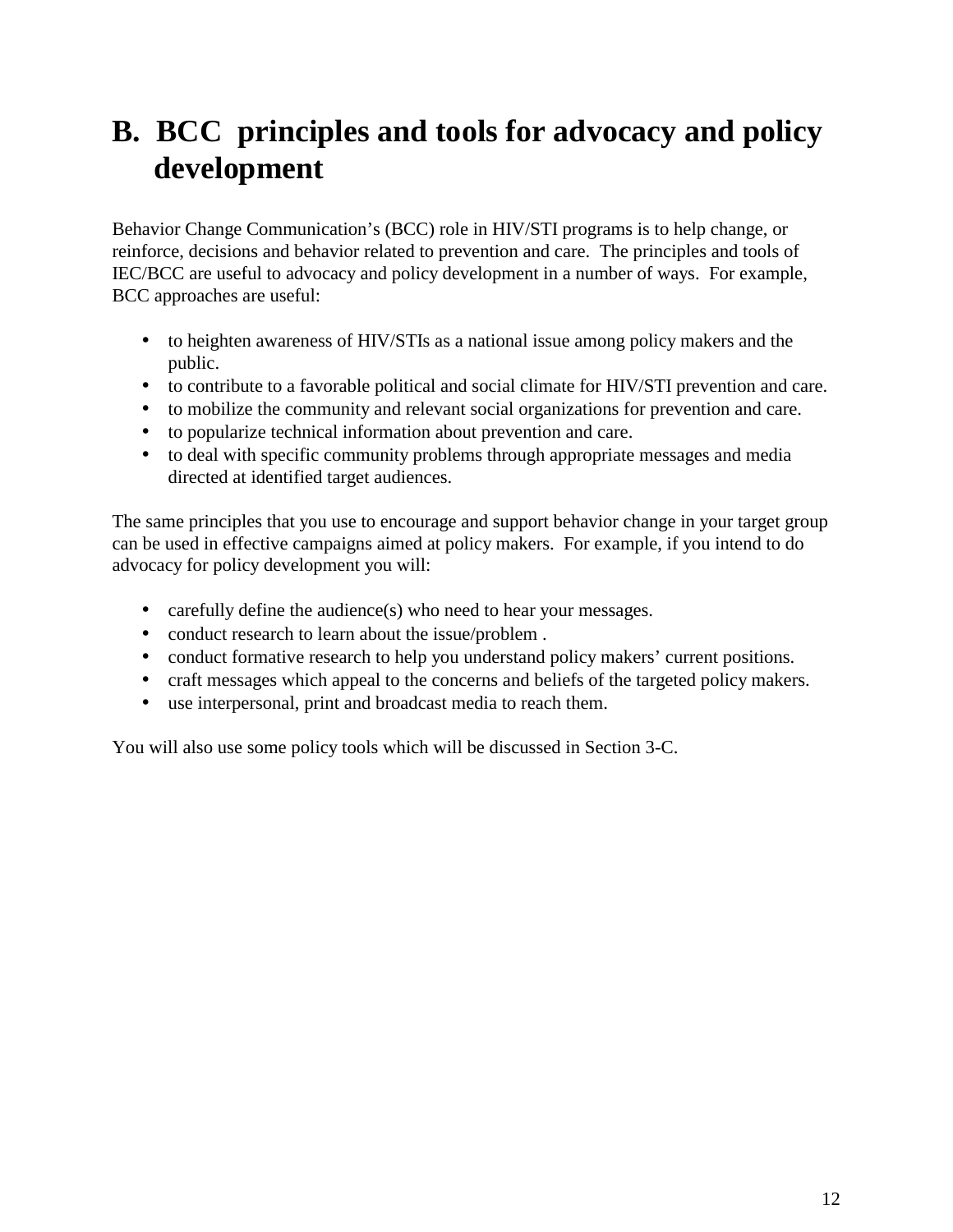## **C. Is policy development work appropriate for your organization?**

Involvement in policy development around certain issues is not appropriate for all organizations. Think carefully to decide whether policy development work is the best use of your organization's time and resources. Answers to the following questions may help you decide.

### The Issue

- Is there a barrier that is preventing your organization from reaching it's goals?
- Who or what has created the barrier?
- Is this a problem only in your organization? Or is it in the wider community? Is it a national problem?
- Can the problem/issue be resolved without developing and implementing a policy?
- Would a new policy be useful? How?

### A Coalition

- Is there an existing network or coalition established to deal with problems of this kind? If not, are there other people or groups who are concerned with this issue?
- Have they had a meeting to discuss their concern? Are they doing anything to overcome it? Can you join them?
- Do you believe that a strong coalition can be established? Who will get it going? Who will keep it going?

### Your Organization

- Is this issue really relevant to your goal and to your program's target audience(s)?
- Are you aware that policy development may take one year or more?
- Do you have staff members who have the time and interest to contribute to policy work?
- Do members of your staff have BCC skills? Outreach skills? Organizing skills?
- Can you allow these people to contribute some of their time and skills to the coalition?
- Do you have resources to contribute for this policy intervention-for example, money, material, special skills, contacts in the media, the academic world, the technical world or with decision and policy makers themselves?

If you have (1) identified an issue that requires a new or better policy and you are (2) prepared to put the time and resources into advocacy work for the development of that policy, you will still want to consider the table below before committing your organization to policy development work.

Spending time, money and effort to influence policy development is not always practical or appropriate. The table below indicates occasions when you should consider working to develop a policy and when you should not.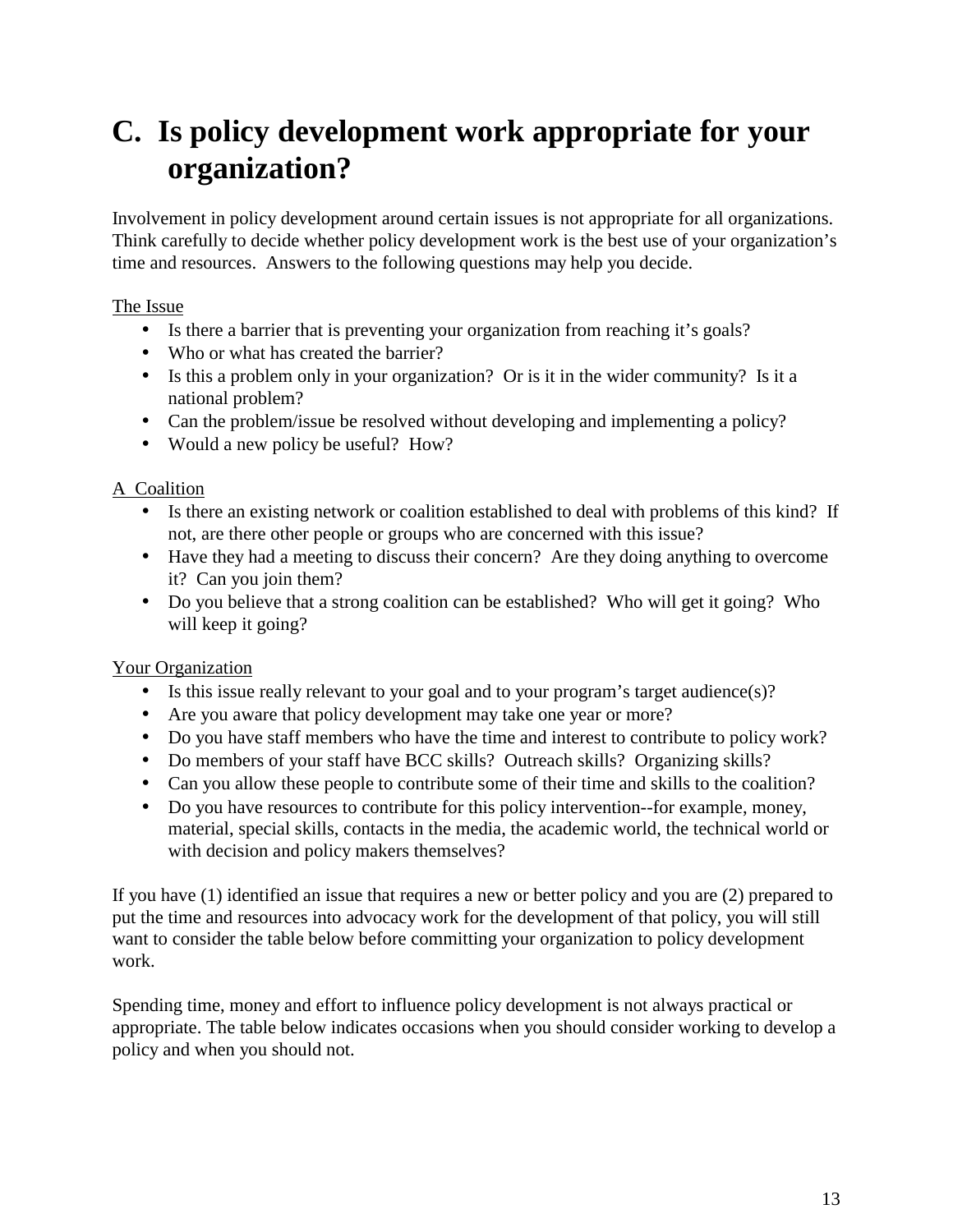| DEVELOP A POLICY WHEN:                                                                                       | DO NOT DEVELOP A POLICY WHEN:                                                                                       |
|--------------------------------------------------------------------------------------------------------------|---------------------------------------------------------------------------------------------------------------------|
| an issue effects an entire country or<br>$\bullet$<br>organization or a large segment of the<br>population   | a policy already exists e.g., some<br>public health policies sufficiently cover<br><b>HIV/AIDS</b> issues           |
| there is a clear need for organizational<br>guidance on acceptable behavior                                  | a problem can be resolved through<br>existing administrative or management<br>channels.                             |
| there is no consistent way of dealing<br>with an issue; it is dealt with differently<br>every time it occurs | the time and resources required to<br>develop a policy far exceed the capacity of<br>your organization or coalition |
| resources are not distributed to benefit<br>everyone                                                         | circumstances are so unfavorable that<br>there is a serious risk of a negative<br>response                          |
| a new situation arises which requires<br>special consideration                                               | regularly followed procedures already<br>fit most people's needs.                                                   |
| greater attention to this issue will bring<br>real benefits                                                  |                                                                                                                     |

**REMEMBER:** Not all problems have a policy solution. For example, some problems can be overcome through training or by better management. Even if developing a policy is the best solution, the policy won't solve the problem if it is just a "paper policy".

!

!

For example, a country may, as a matter of policy, set up a National AIDS Control Program (NACP) to monitor the epidemic and coordinate prevention and patient care programs. But if the NACP is understaffed, has vague guidelines, or lacks an adequate budget, the national policy will not be useful to managers and staff involved in prevention and care activities.

**REMEMBER:** You may have to make extra efforts--such as adding to the workload of some staff, finding new money to support the effort, building relationships with new organizations--to do advocacy and policy development work.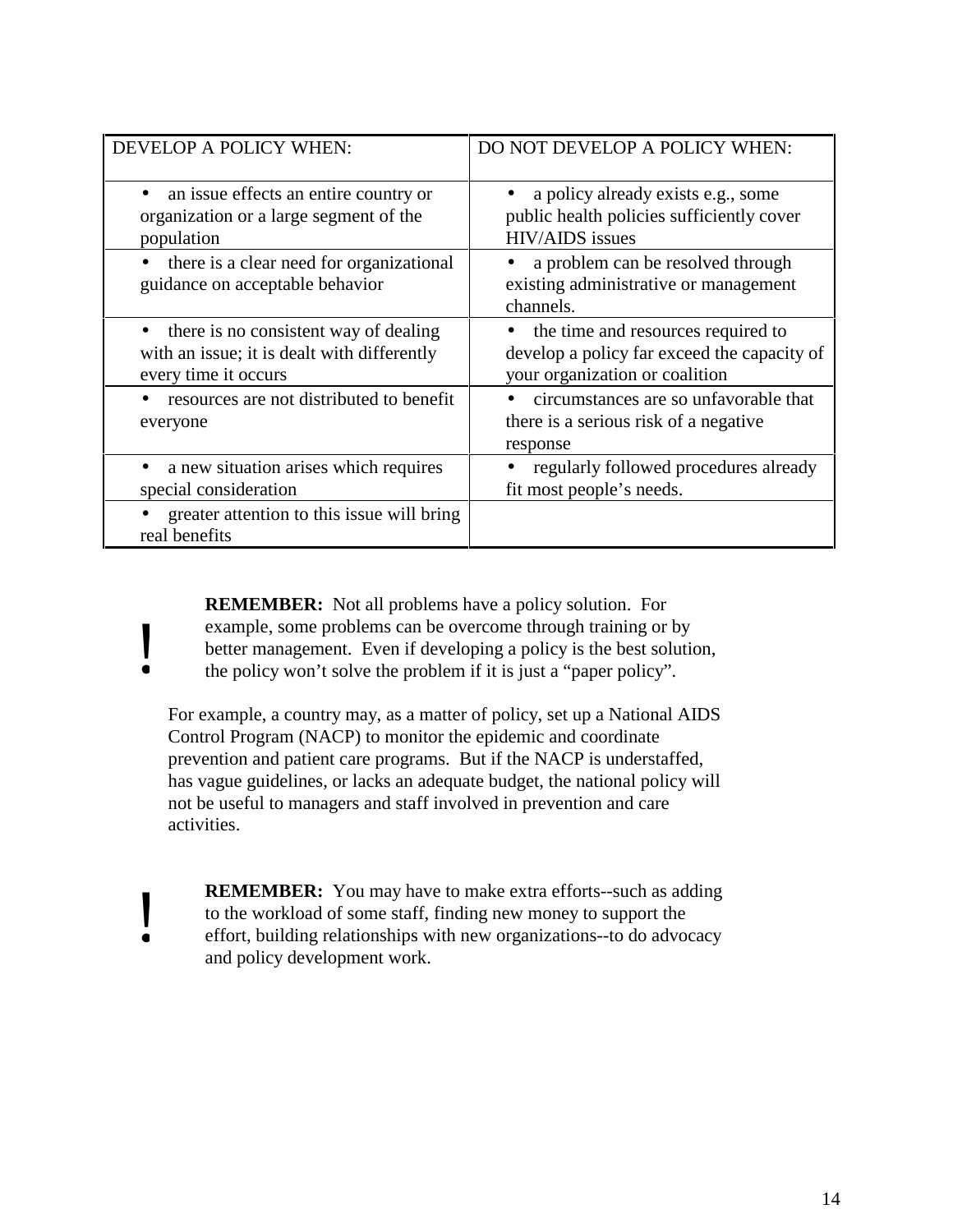# **Section 3: Steps in policy development**

The steps outlined below are parts of the process for effective policy development. As parts of a process, the various steps tend to blend together in real life. Some parts will require more time and effort than others. Within a coalition, some organizations or individuals will be better prepared to handle some parts of the process than others.

The following diagram indicates the links between the steps outlined here.



## **A. Identifying problems**

If you believe that a new policy is required, you must also believe that there is a problem that can be solved by the policy. Policy development begins with a problem.

### **Collecting Problems**

Identifying problems for implementation of HIV/AIDS/STI prevention and care programs is easy if you work with an HIV/AIDS/STI agency. For example,

- You may know that many young people have no understanding of their bodies and reproductive matters.
- You might understand that commercial sex workers are afraid to go to public clinics for STD treatment because they might be turned over to the police.
- You might be concerned that condoms are only available in pharmacists/chemists shops.
- You might disagree with an existing policy that deals with care of orphans.

You, your staff, and others you work with in the HIV/AIDS/STI field will recognize many problems. Some may have policy solutions.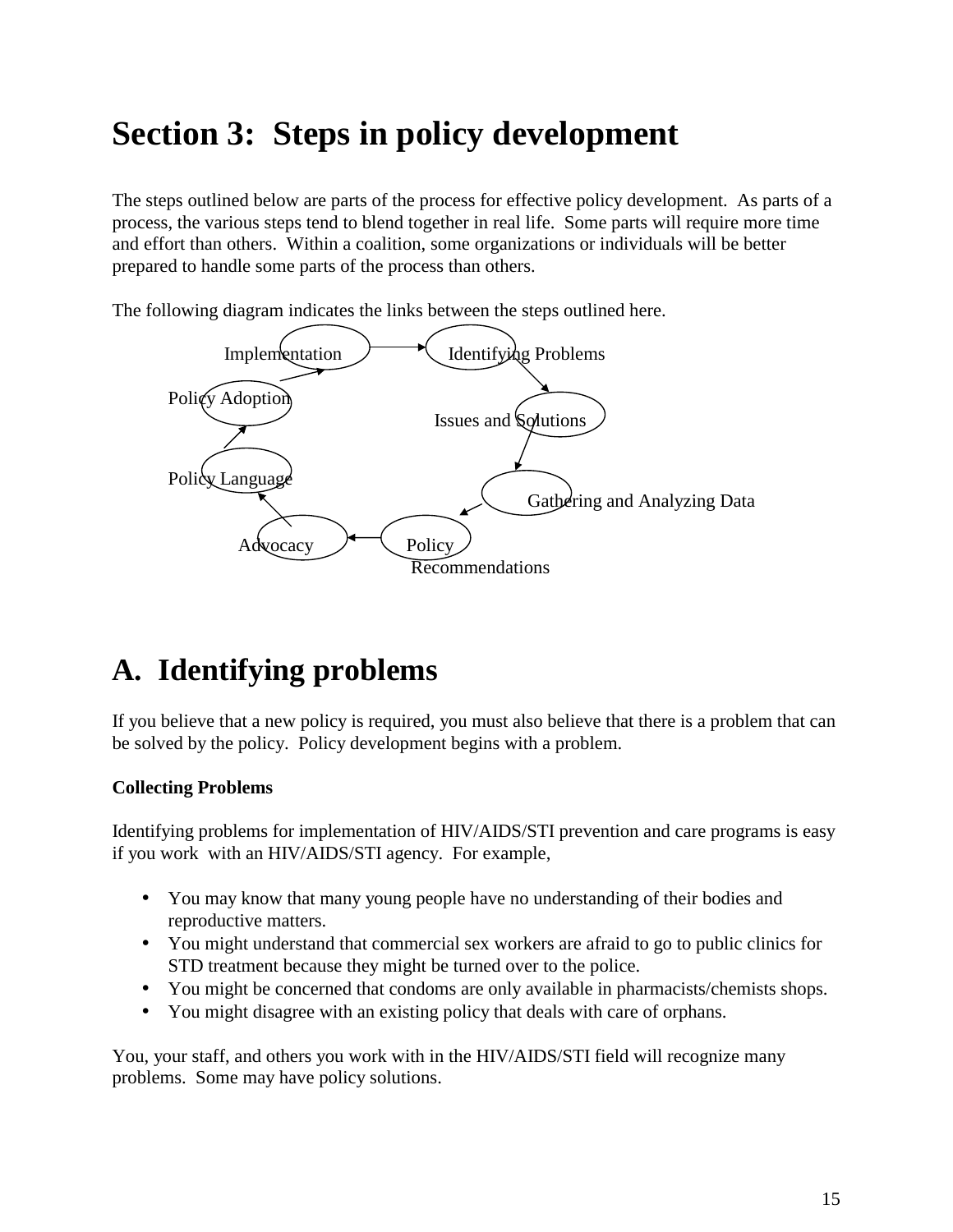Collect problems from a variety of people and interest groups to get a variety of perspectives.

Keep a list of identified problems and note how frequently they are mentioned. A simple list of the problems and how often they are mentioned is an easy way to get a sense how critical problems are.

Below is a sample table illustrating the HIV/AIDS prevention and care problems that one program manager recorded.

| Problem                              | <b>Number of</b>  | A Problem for          |
|--------------------------------------|-------------------|------------------------|
|                                      | <b>People</b>     | which Groups           |
|                                      | <b>Mentioning</b> |                        |
| 1. HIV test kits are out-dated and   | 1                 | medical staff, clients |
| not accurate                         |                   |                        |
| 2. Many people seem indifferent to   | 5                 | health educators,      |
| prevention messages                  |                   | program managers       |
| 3. Men don't like to use condoms     | $\overline{2}$    | general                |
| 4. There are not enough resources to | $\overline{7}$    | AIDS patients, medical |
| care for everyone with AIDS          |                   | staff                  |
| 5. There is lack of leadership by    | $\overline{4}$    | program managers,      |
| policy makers                        |                   | <b>MOH</b> staff       |
| 6. Some businesses informally        | 3                 | workers, lawyers       |
| require HIV testing of employees     |                   |                        |
| 7. Cultural practices, such as male  | 5                 | women's groups,        |
| promiscuity, spread HIV              |                   | religious leader       |
| 8. Women lack power to protect       | 10                | general                |
| themselves                           |                   |                        |
| 9. Drugs are not available to treat  | 8                 | medical staff, clients |
| STIs and many illnesses related      |                   |                        |
| to HIV/AIDS                          |                   |                        |
| 10. Home care training is inadequate | $\overline{2}$    | medical staff          |
| 11. Religious opposition to sex      | $\overline{7}$    | program managers,      |
| education for youth                  |                   | MOH and MOE officials  |
| 12. Projects are too scattered and   | $\overline{2}$    | <b>NACP</b>            |
| uncoordinated                        |                   |                        |

Sample:

### **Sorting Problems**

Sorting is necessary if the list of problems is long. Choose the ones that your group (and others who will join you) are best equipped to handle. Also consider:

• the number of times the problem was mentioned by the people you talked to.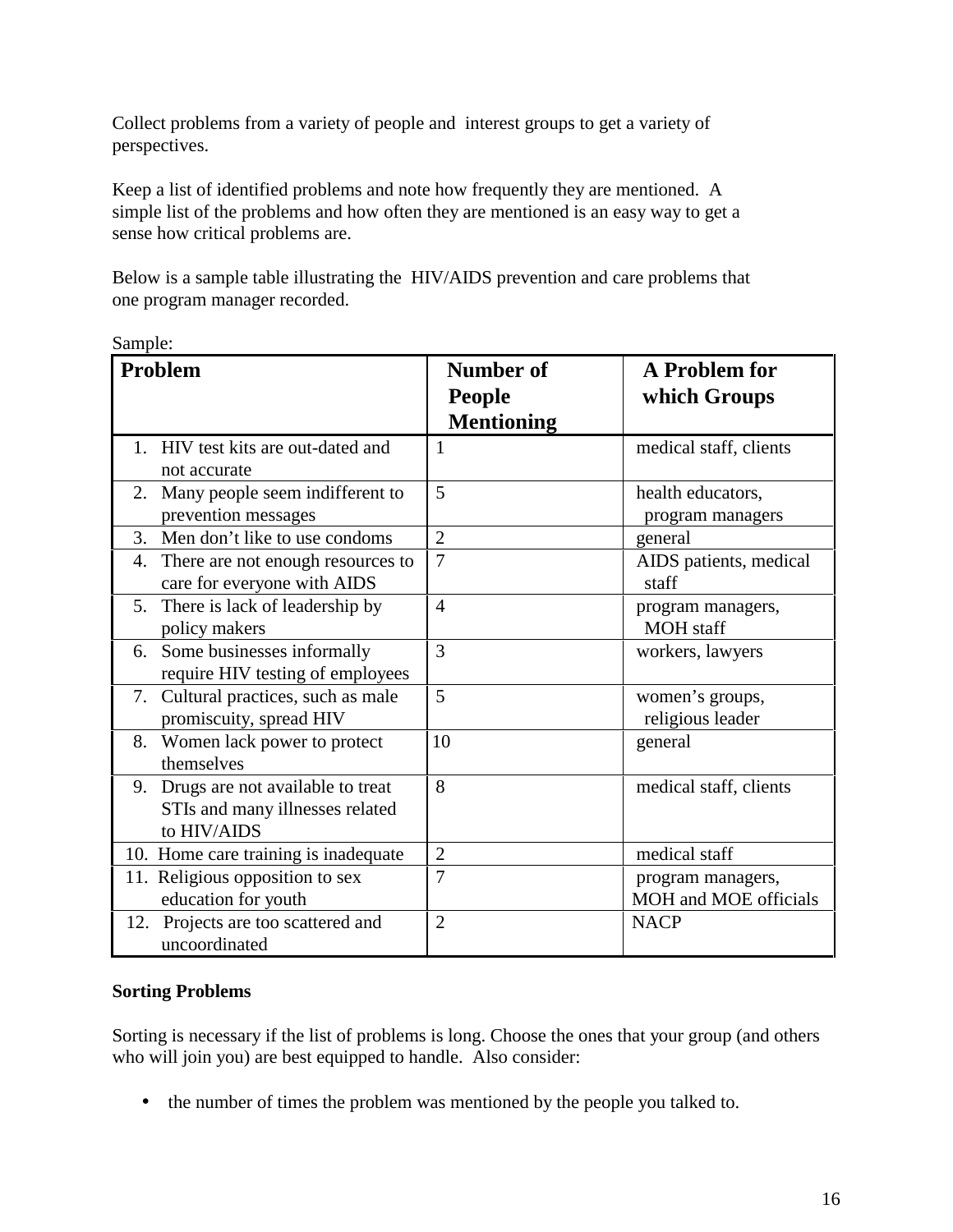- the method of resolving problems (e.g., through management improvements, through logistics changes, through policy development).
- how the problems compare with national or organizational priorities.

### **Prioritizing Problems**

You may need to reduce the list of problems to a workable number. Some organizations work on one major problem for months or years while also working on two or three minor problems for shorter periods of time.

There is no one correct way to prioritize. Among the questions to ask when preparing a list of priority problems are:

- Do we have the experience and background to learn more about the problem?
- Do we have the interest and the resources to keep working on this issue until a policy has been developed?
- Will the creation of a policy make a difference in resolving the problem(s)?
- Does there seem to be interest about the problem among policy makers, constituents and other groups?

As you make formal and informal contacts with coalition partners, other policy influencers, managers, and perhaps some policy makers, the answers to the questions will become clear.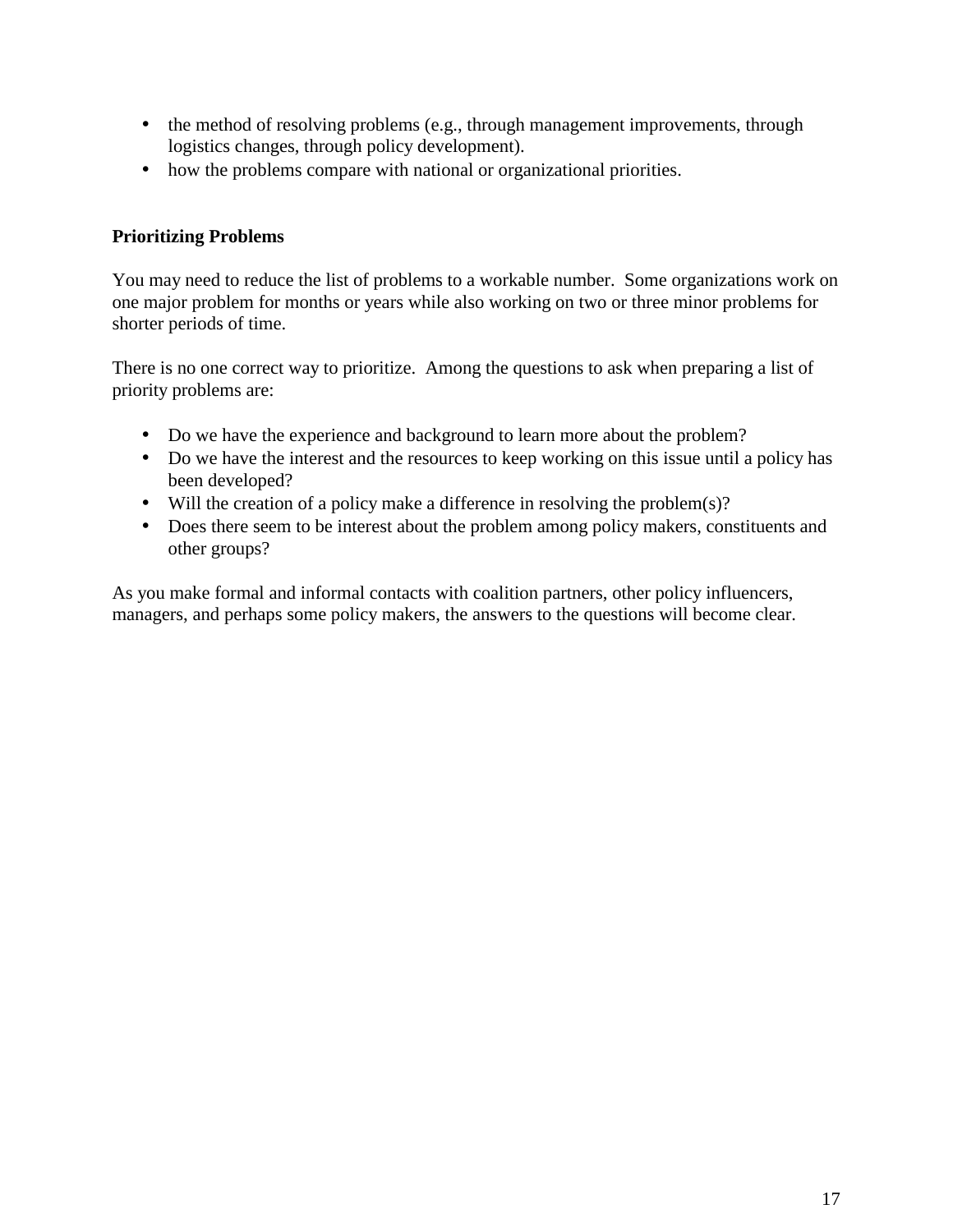## **EXAMPLE: Prioritizing Problems**

Fifteen (15) problems were identified during interviews and meetings in the community and with service providers. The first sorting reduced the number to ten (10) and a second sorting left 4 problems.

Each of the 4 problems were considered important; however, the coalition does not have the staff or other resources to work on all 4 problems at once. Despite strong support for each of the problems, the coalition decided to devote its major effort to just one problem.

The problem selected was: "Women lack power to protect themselves."

The coalition decided on this this problem for several reasons:

- It was most often mentioned during the problem gathering survey.
- Women's, development and legal reform groups were working on similar issues and might be willing to add their support for policy change.
- There was extensive experience among coalition partners in working with local women's groups.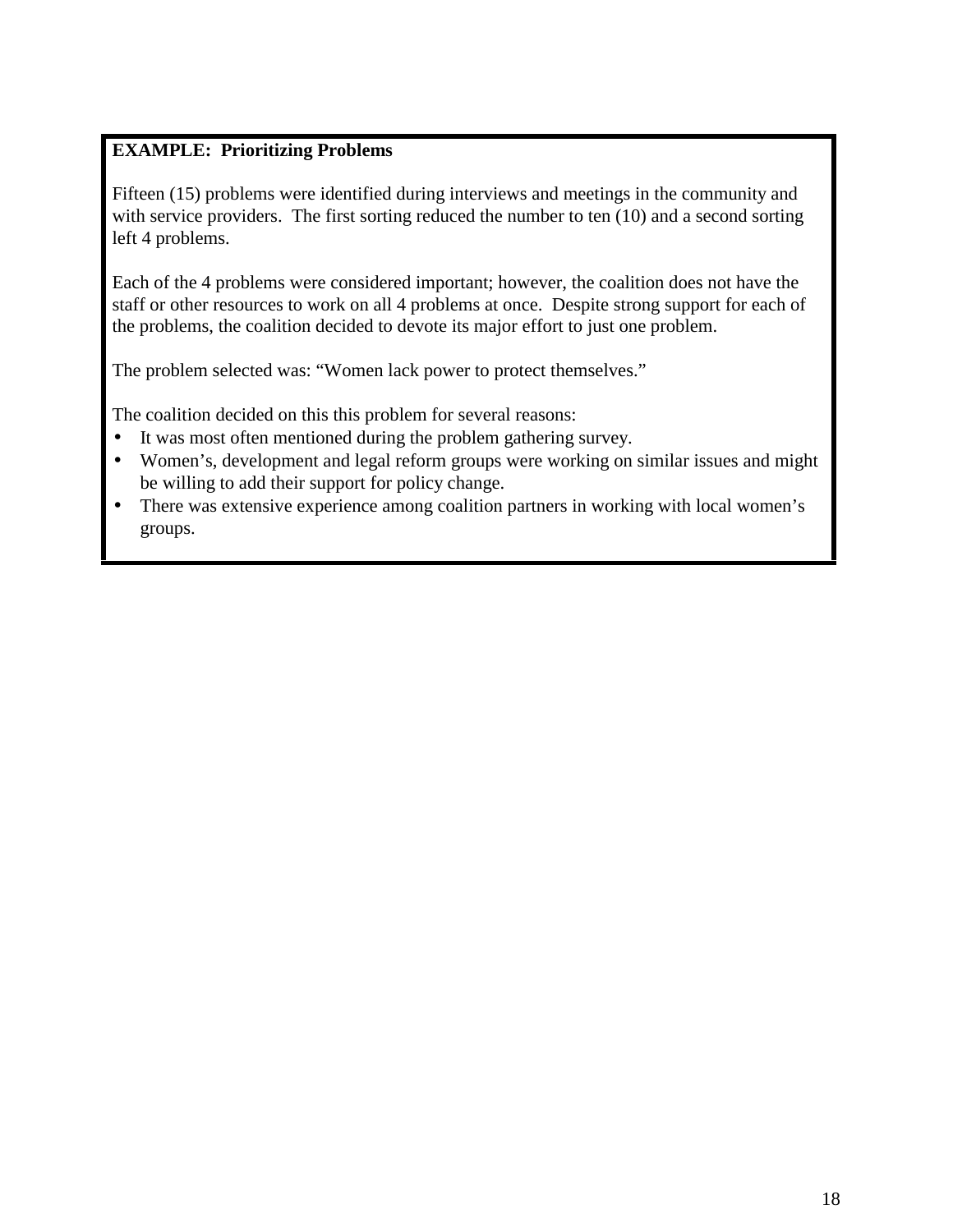## **B. Issues and solutions**

#### **Turning Problems into Policy Issues**

When you have selected one or two priority problems, you want to express them as an issue. Forming an issue statement helps you to focus on reasons for the problem and therefore helps you think of possible solutions.

- A **problem** is a statement of an **unsatisfactory situation**.
- An **issue** is also a statement, but it focuses on the **causes of the problem** and suggests the direction to look for a solution.

For example:

|                       | 1. Problem statement: Orphans in this community are not going to school.                                                                                                                                                                                                                                                                                                                                                                                   |
|-----------------------|------------------------------------------------------------------------------------------------------------------------------------------------------------------------------------------------------------------------------------------------------------------------------------------------------------------------------------------------------------------------------------------------------------------------------------------------------------|
|                       | <b>Issue statement:</b> Because of poverty and stigma, orphans often are excluded<br>from school.                                                                                                                                                                                                                                                                                                                                                          |
| 2. Problem statement: | Young adults don't understand the risks of unprotected<br>sex.                                                                                                                                                                                                                                                                                                                                                                                             |
|                       | <b>Issue statement:</b> Many youth are sexually active but do not have the information<br>that is needed to practice safer sex.                                                                                                                                                                                                                                                                                                                            |
|                       | 3. Problem statement: Some pregnant women are refusing to attend antenatal clinics<br>because they are afraid that their blood will be tested for HIV<br>without their knowledge.                                                                                                                                                                                                                                                                          |
|                       | <b>Issue statement:</b> Ante-natal care is hindered because many pregnant women have<br>misinformation about the reasons for HIV tests and because test<br>results have not always been kept confidential.                                                                                                                                                                                                                                                 |
|                       | <b>REMEMBER:</b> There may be several solutions to any one<br>problem/issue. Some problems can be solved by changes in program<br>content or operations. For example, number two above might be<br>solved by developing, producing and disseminating risk assessment<br>messages to young adults. However, if teachers and religious leaders<br>do not allow young people to have access to such information, a<br>policy solution might also be required. |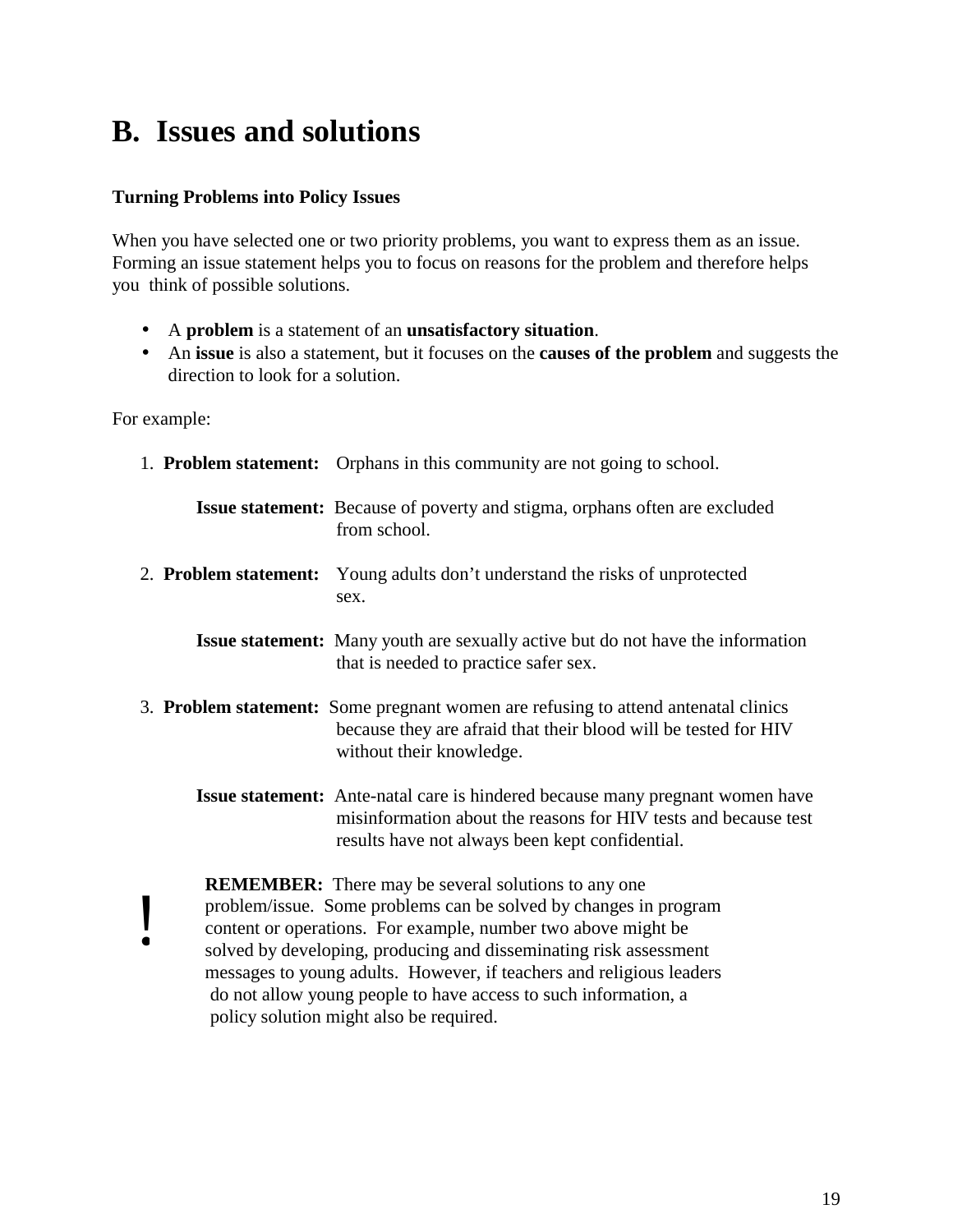## **EXAMPLE : Turning Problems into Issues**

We selected the problem that was mentioned most often in the table in Section 3-A: **women lack the power to protect themselves from HIV infection.**

During our discussions with staff, community members and other NGOs, we find that there are many reasons why women lack power and are vulnerable to HIV infection. Many possible solutions are offered. We prepare an issue statement which both expresses the problem and suggests a policy-based solution. The issue statement reads:

**Women are vulnerable to HIV infection because they lack the skills and the power to engage in dialogue about sexual matters with their partners.**

### **Selecting a Solution**

!

After a problem is expressed as an issue statement, work with your coalition partners to decide on a workable solution.

> **REMEMBER:** Not all problems have a policy solution. Since you believe that this is a serious problem and you sincerely want to solve it, consider all solutions.

In order to determine an appropriate solution, you and your coalition partners will want to gather and analyze as much information as possible about the issue (see next section). Then brainstorm as many potential solutions as you can think of. Examine each one and consider the probability that people will be willing to organize around and support that solution.

If you believe that development of a new policy may be an appropriate solution, consider the following things before making a final decision.

- Will enough people and advocacy groups be interested in this solution so that we can bring it to the attention of all key decision makers?
- Is this issue so sensitive that policy makers will not want to deal with it in the current political atmosphere?
- Are there past examples of people or organizations trying to push for such a policy? What happened? Could the same thing happen to this coalition?
- What are the chances of achieving success?
- Is the information that we have available strong enough to persuade policy makers?
- Are there other and easier ways to solve this issue?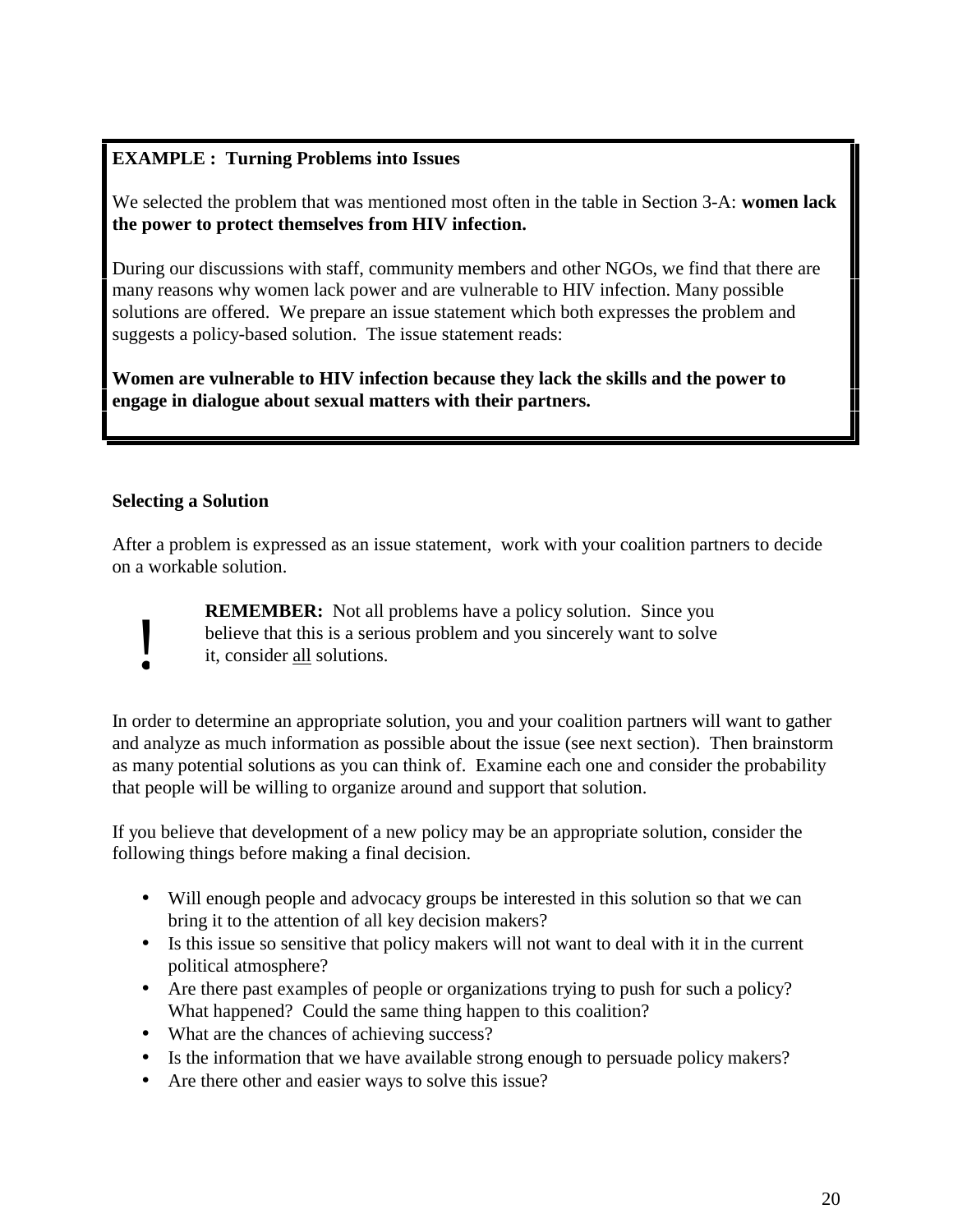- How many decision makers must be convinced in order for this solution to be taken seriously? Do we have the staff and resources to reach all those people?
- If a policy is developed, is it likely that it will be implemented and enforced?
- Will a new policy make a real impact on this problem?

### **EXAMPLE: Selecting a solution**

We now have the issue statement ("Women are vulnerable to HIV infection because they lack the skills and the power to engage in dialogue about sexual matters with their partners."), but there are still many possible policy options that can be used to address the problem. We can't realistically follow all the options. It is necessary to pick one option and work on that.

We believe that communication between married women and men can improve with the support of capable and trusted institutions. Religious groups in our district are trusted and have experience in promoting communication. Therefore, we decide to focus our policy work on religious groups. We will advocate that all religious denominations adopt and implement policies which promote communication within families.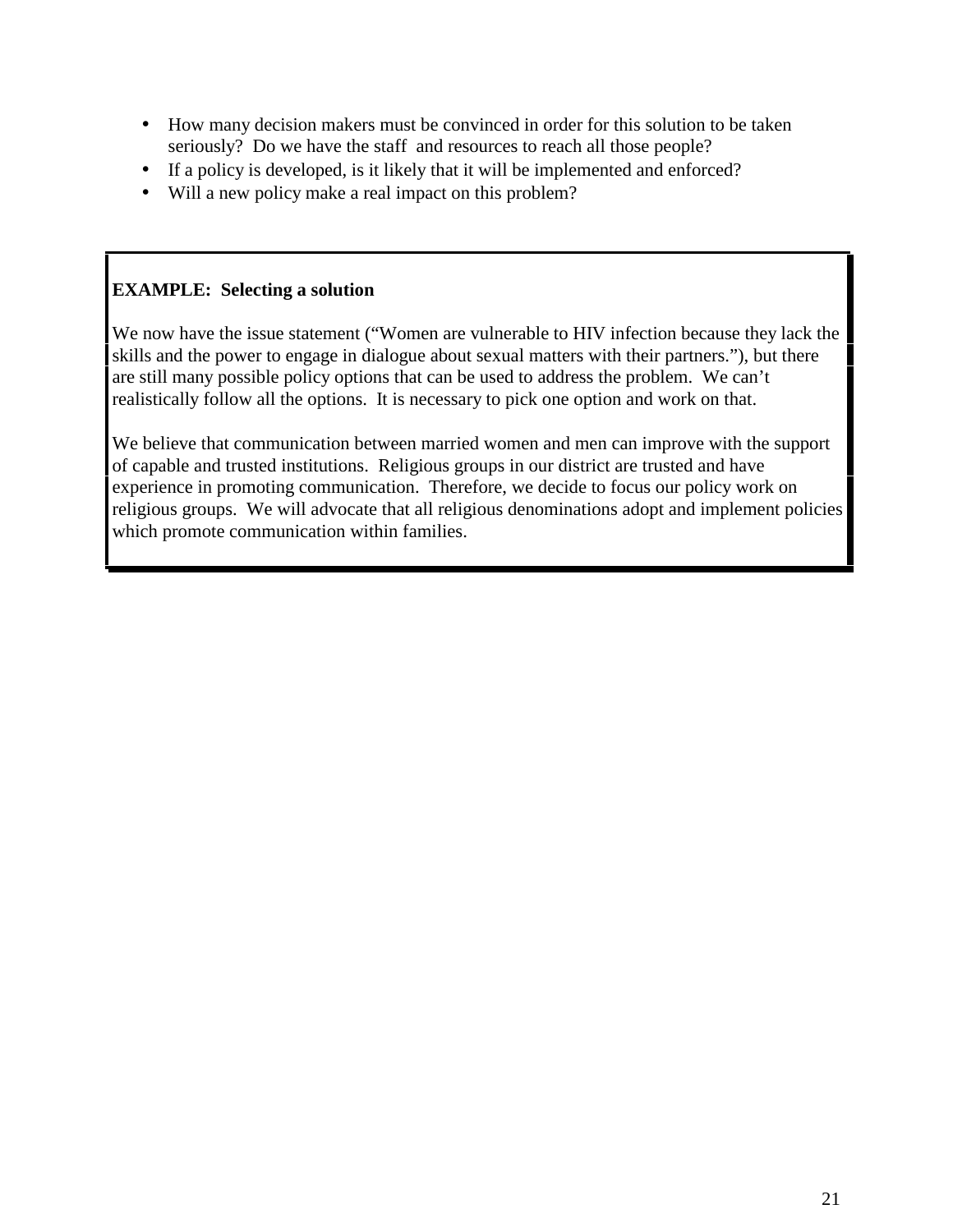## **C. Gathering and analyzing data**

In order to influence policy makers you must give them information that clearly indicates the problem and supports the solution that you suggest. Data do not have to be highly complex or require a lot of mathematical analysis. The purpose of the data is to (1) demonstrate a problem and (2) support a credible recommendation.

For example, the host of a radio call-in show for youth noted during a casual discussion that many of the callers had questions about sexuality and sexual relations. It was suggested to her that by asking a few questions of each caller about their gender, age, school status, and sexual behavior she could develop a profile of youth sexual behavior in just a few weeks. The results could be used to sensitize policy makers to support a recommendation for school or communitybased sex education.

| <b>AGENCY</b>                                      | <b>INFORMATION</b>                         |
|----------------------------------------------------|--------------------------------------------|
| <b>National AIDS Program</b>                       | epidemiological data;                      |
|                                                    | existing policies and guidelines           |
| Medical and Public Health schools at universities  | specialized studies                        |
| Economics, Political Science and Development       | economic, policy or similar studies        |
| Studies Departments at universities and institutes |                                            |
| Other organizations involved in HIV/AIDS           | comparative field experiences              |
| prevention and care                                |                                            |
| Business and NGO coalitions                        | impact studies or related advocacy efforts |
| International donor agencies, UNAIDS, and          | comparative international examples         |
| international NGOs                                 |                                            |

First, find out if information needed to support your policy development is already available. The table below shows the type of information you might find.

If the information is not available, you will need to gather it. The tools you need will depend on the issue and the type of information needed to make the problem clear.

### **1. Surveys, questionnaires and interviews**

Surveys, questionnaires and interviews are useful tools for gathering data. Ask local experts (e.g., academics, technical specialists in government and NGOs) for guidelines and assistance in gathering additional information. Often university students under the supervision of a professor will undertake this kind of research and analysis. Or, trained members of your coalition might also do it.

You may want to ask researchers to conduct a survey among e.g., secondary school students to determine to what extent they are already sexually active. In another case, key informant interviews with health workers might be enough to illustrate the problem that you are trying to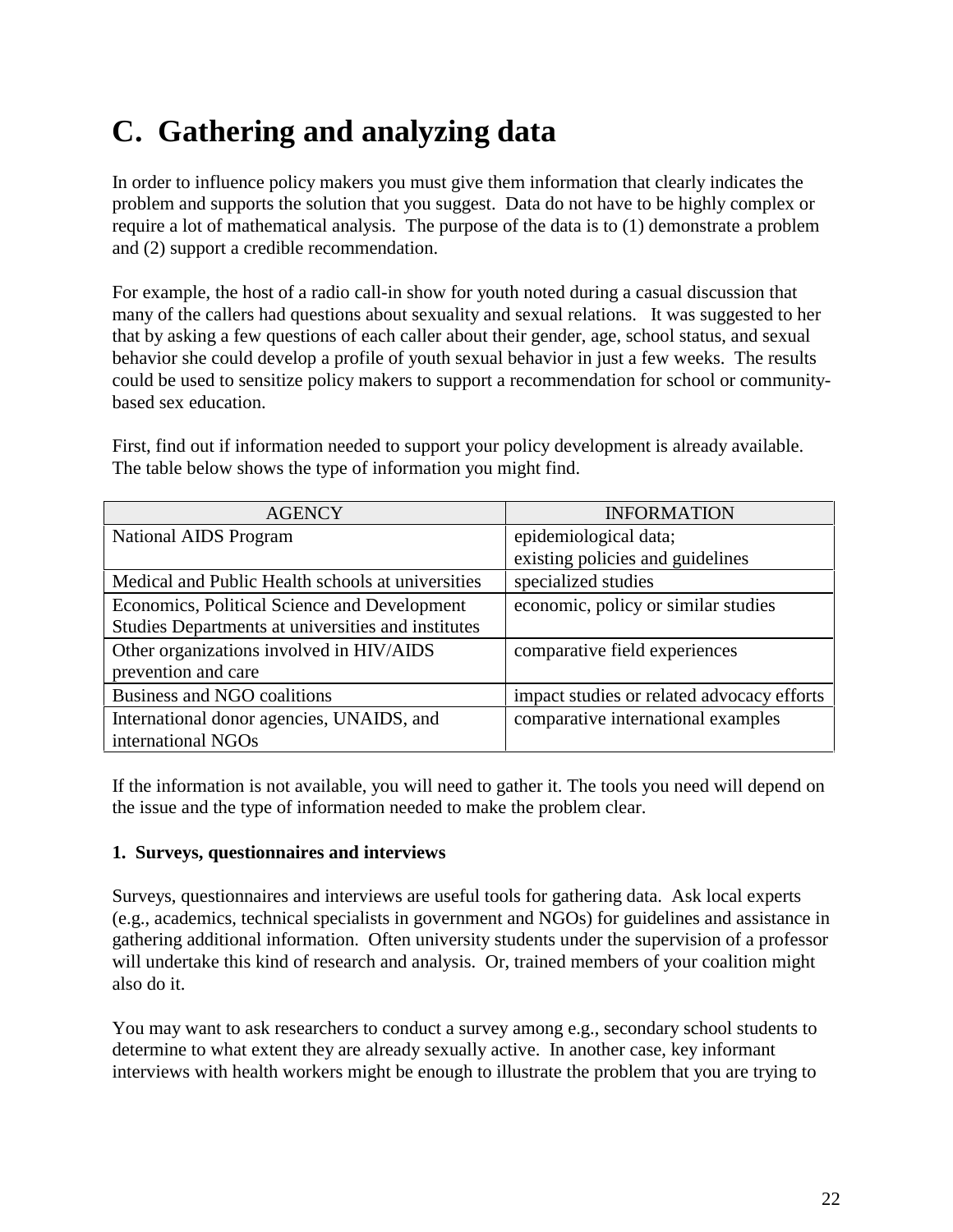solve. In a third case, questionnaires filled in by STI patients in a waiting room might give you the information you need to focus on a quality of care issue.

**PLEASE NOTE:** Program managers do not have know how to use the next four policy tools themselves. But they do have to know that such tools exist and how they can be used to assist in policy development. Technical specialists may be able to actually use the tools when appropriate.

### **2. Policy assessment tool**

!

An assessment of HIV/AIDS policy can be applied to countries, to one or more sectors of society, or to an organization. Assessments aim to:

- determine existing policies and gaps in the policy structure.
- identify emerging issues.
- identify individuals and groups involved in and capable of informing and influencing policy development.
- understand the policy making process(es).

Information for a policy assessment comes from key informant interviews (policy makers, technical and program specialists, activists, people affected by policy or its absence); unpublished reports from government, NGOs, academics and international donors; and books and published reports.

Normally, a report will be prepared that presents the results of the policy assessment. Recommendations may be included.

## **3. Epidemiological modeling tool**

It is possible to prepare a profile of the current and future status of the HIV/AIDS epidemic. Existing HIV, AIDS and STDs data can be analyzed to make an estimate (or projection) of the likely course of the epidemic for 2 to 5 years into the future. Computer software is used to produce the projections. However, the projections are only as accurate as the data that is used with the software. Two basic modeling software packages--Demproj and Epimodel--are frequently used to make short-term (3-4 year) projections. Analyses from these programs can be used in a software package (the AIDS Impact Model--AIM) that presents the results in graphical terms.

## **Who can help?**

Specialists capable of conducting a policy assessment may be found in the Political Science, Sociology, Management, or Development Studies departments of universities. Independent research centers may also have experience with this form of qualitative data gathering and analysis.

## **Who can help?**

People capable of analyzing data for modeling can be found in many National AIDS Control Programs, in the Epidemiology units of Ministries of Health, in Statistics or Mathematics departments at universities.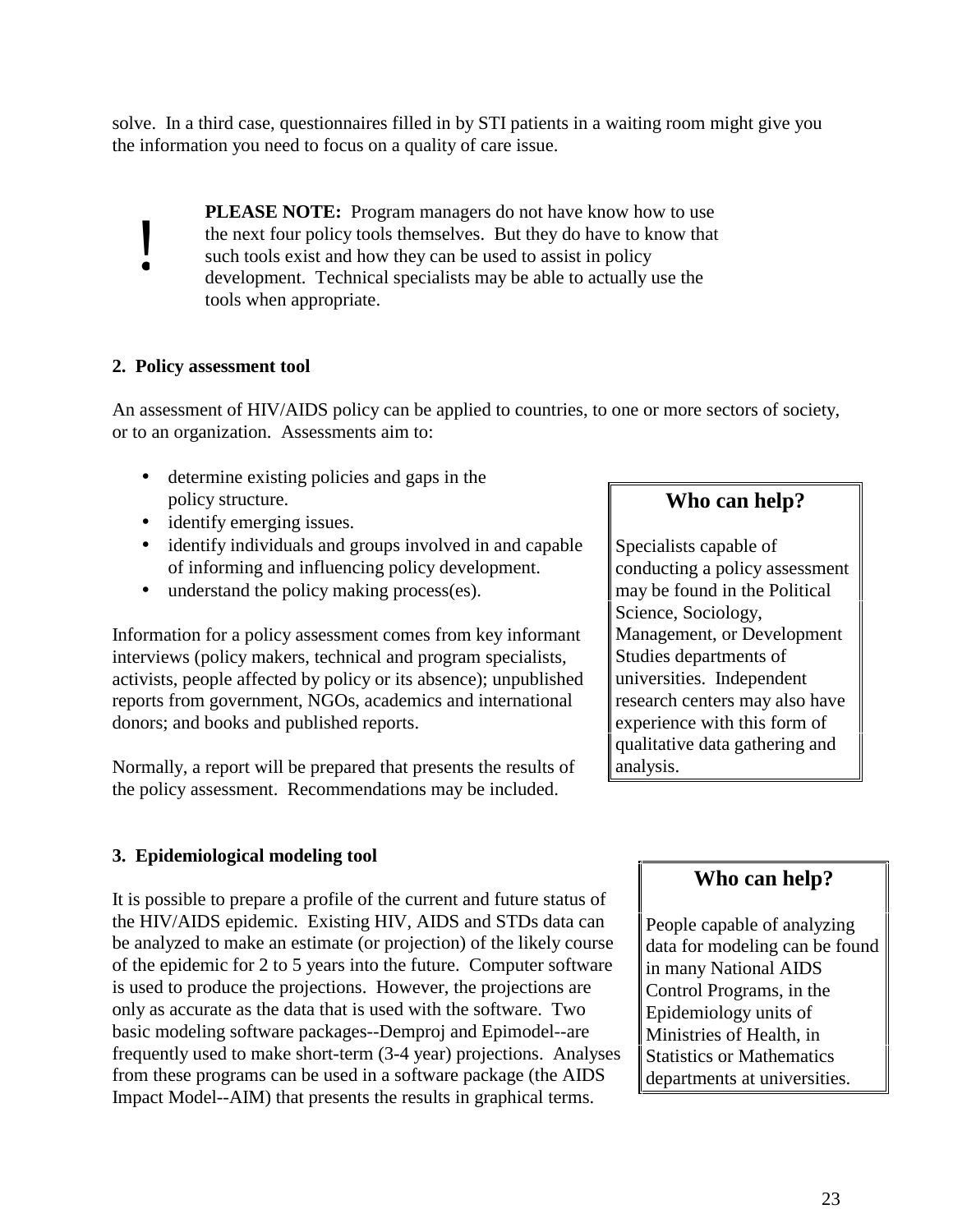Other software packages give longer-term projections, but require more complex data sets. SimulAIDS is an example.

#### **4. Socio-economic impact assessment tool**

The epidemiological projections can be complemented with economic data to provide an estimate of the costs of HIV/AIDS to a national economy, a specific sector, or an organization. These projections estimate costs directly associated with HIV/AIDS--such as combined hospital and clinic costs of treating and caring for people with HIV/AIDS. The projections can also use data that deal with indirect costs, such as income lost to a business when employees are absent due to HIV/AIDS. Refinements in the methodology now permit estimates of the economic impact on communities and indicate the impact on women or children.

### **5. Business impact assessment tool**

The impact assessment methodology can be adapted to estimate the annual costs a business may encounter due to HIV/AIDS among its employees. A complementary aspect of the methodology permits businesses to compare HIV/AIDS losses with the cost of developing and running a prevention program in the workplace.

## **Who can help?**

Economists, some sociologists and management specialists will be able to do the analysis involved here. University departments and research centers will be good sites for seek assistance.

## **Who can help?**

Business management, Economics, Administration, and Sociology departments at universities and management training institutes probably have qualified staff to assist here.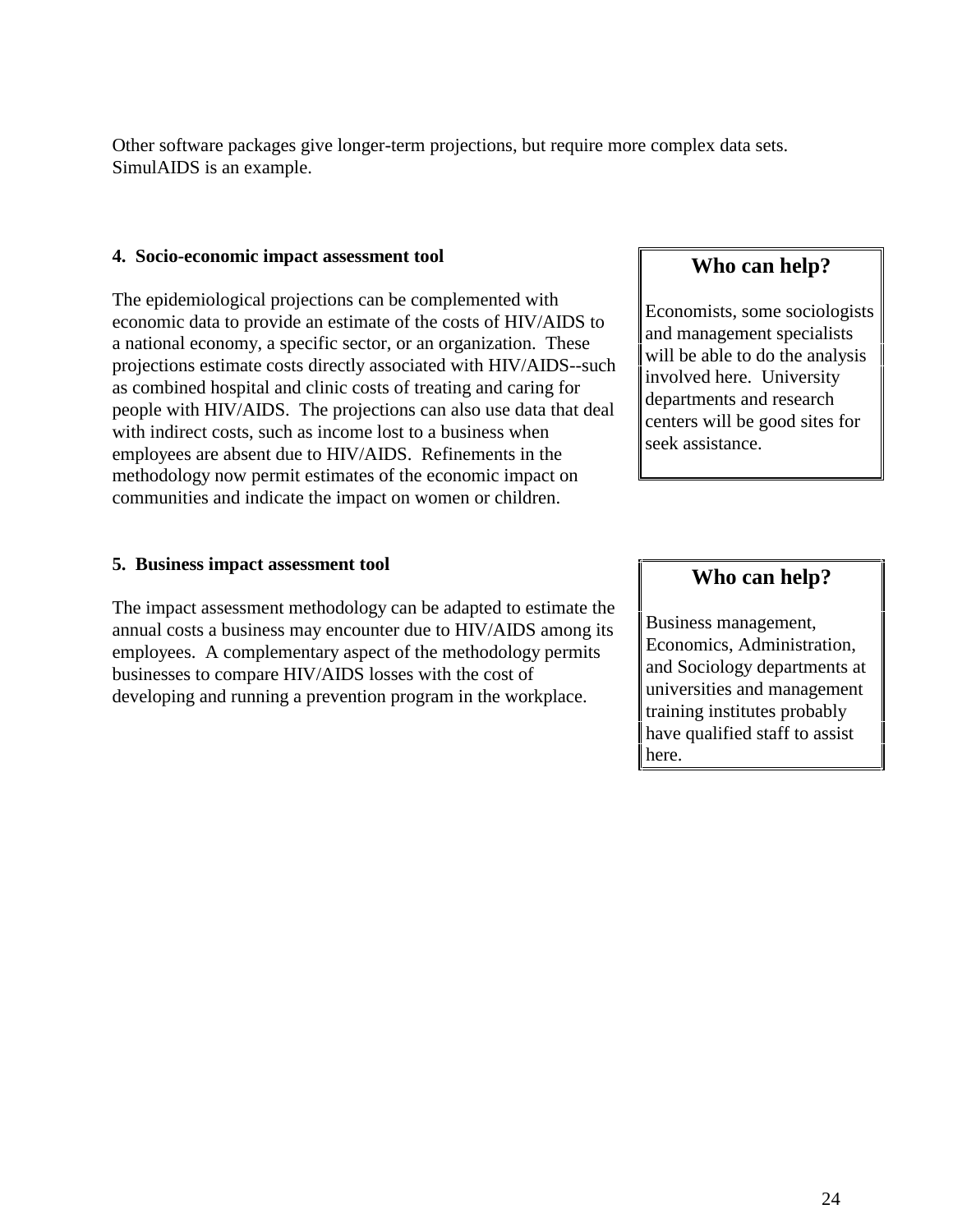## **EXAMPLE: Tools for Gathering and Analyzing Data**

We ask the district medical officer and the National AIDS Control Program for epidemiological data on HIV prevalence in the district, broken down by age and gender (if possible). Although somewhat incomplete, the data show that half the AIDS cases in the district are among women and nearly 14% of women attending antenatal clinics are HIV-positive. The NACP sent a pamphlet which showed that HIV rates in the country could reach nearly 20% of the adult population within five years without more effective prevention programs.

A survey found that over two-thirds of married women reported being worried about HIV infection, especially from their husbands. Nearly the same percentage of women reported that sex with their husbands sometimes involved coercion or threats of violence. Only 10% reported that they and their husbands have discussed use of condoms.

An assessment of religious groups represented in the district found that all of the groups had policies promoting family relations and respect between family members. Nearly 90% of the religious groups said that clergy provide counseling to people in their congregations. However, only 40% of the clergy and laity leaders had received training in counseling and communication skills.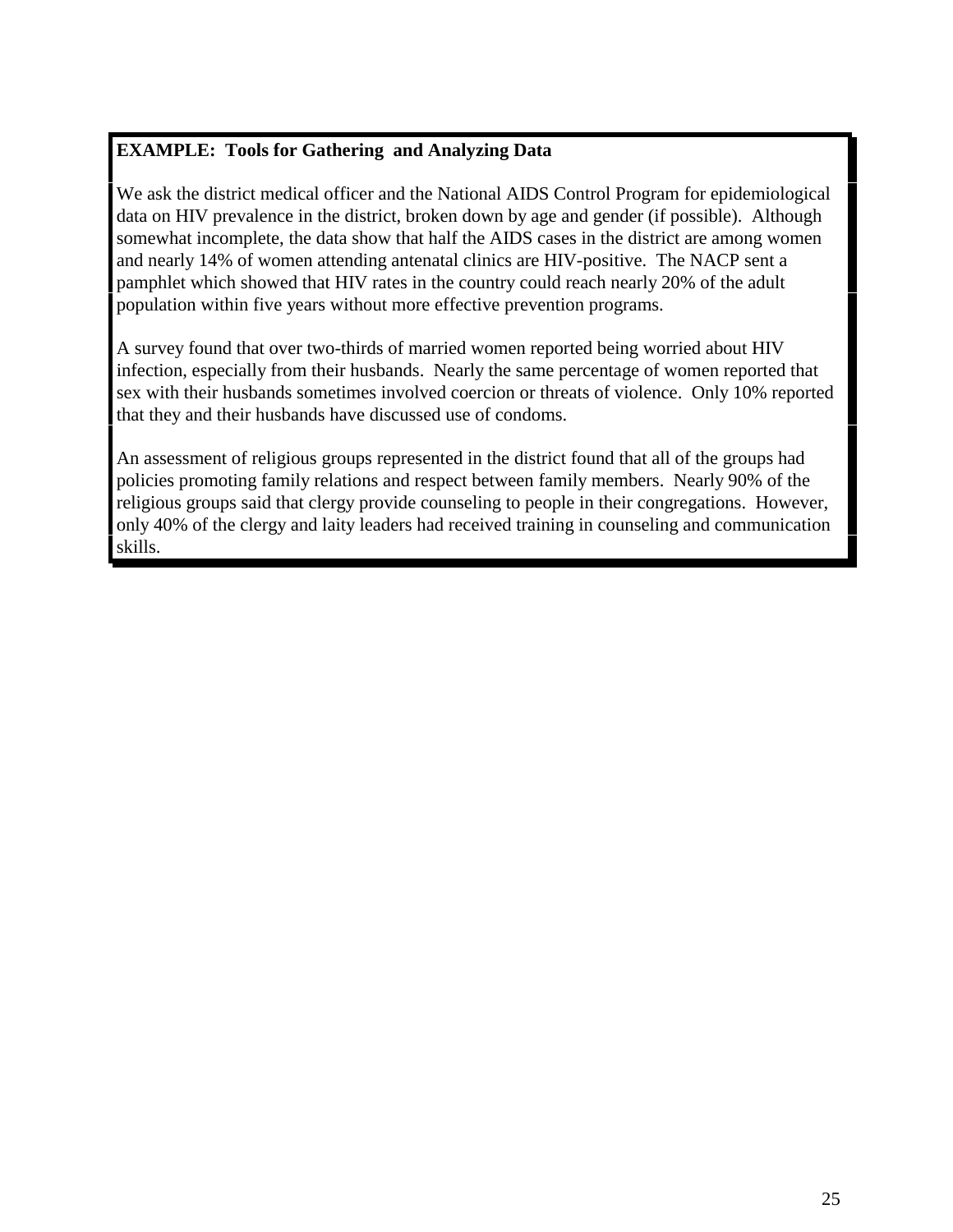## **D. Developing the policy recommendations**

### **Preparing the background information report**

Prepare a report for use by coalition partners based on the information collected. This report will provide all the background information in support of the policy recommendations that you are going to make. It provides the rationale for the policy you support. It will also be the basis for the activities, the messages and the channels that are used during the advocacy phase of policy development work.

The report usually includes short sections on:

- the statement of the problem
- the methodology for data collection
- a presentation of the data, and
- a discussion of the results.

### **Developing and writing the policy recommendation**

A policy recommendation is a formal statement, expressed in clear, concise and objective language. It usually includes the following elements:

- Statement of the problem and/or issue, and for whom and why the problem exists.
- Background and supporting information which demonstrates the problem (this will be drawn from the report, noted above).
- A description of the policy context into which the recommendation will fit.
- The recommended policy to address the problem.
- Any additional rationale for the recommendation (i.e., "the policy will provide guidance to health workers in giving quality care and treatment to people living with HIV/AIDS.").

The policy recommendation will be distributed to policy makers and their staffs as well as all the active members of the coalition so that they will be well informed and ready to be involved with advocacy work. It is a much shorter document than the background information report (see example at the end of this section).

Here are some hints for writing a policy recommendation.

• Do not use words such as "must", "need to", "should" when referring to actions to be taken. These words do not provide practical guidance on how the policy can be achieved or how the policy will alleviate the problem it is designed for. The words allow people to agree, without committing to act. They may also be seen as demands by some people, and thus will be resisted.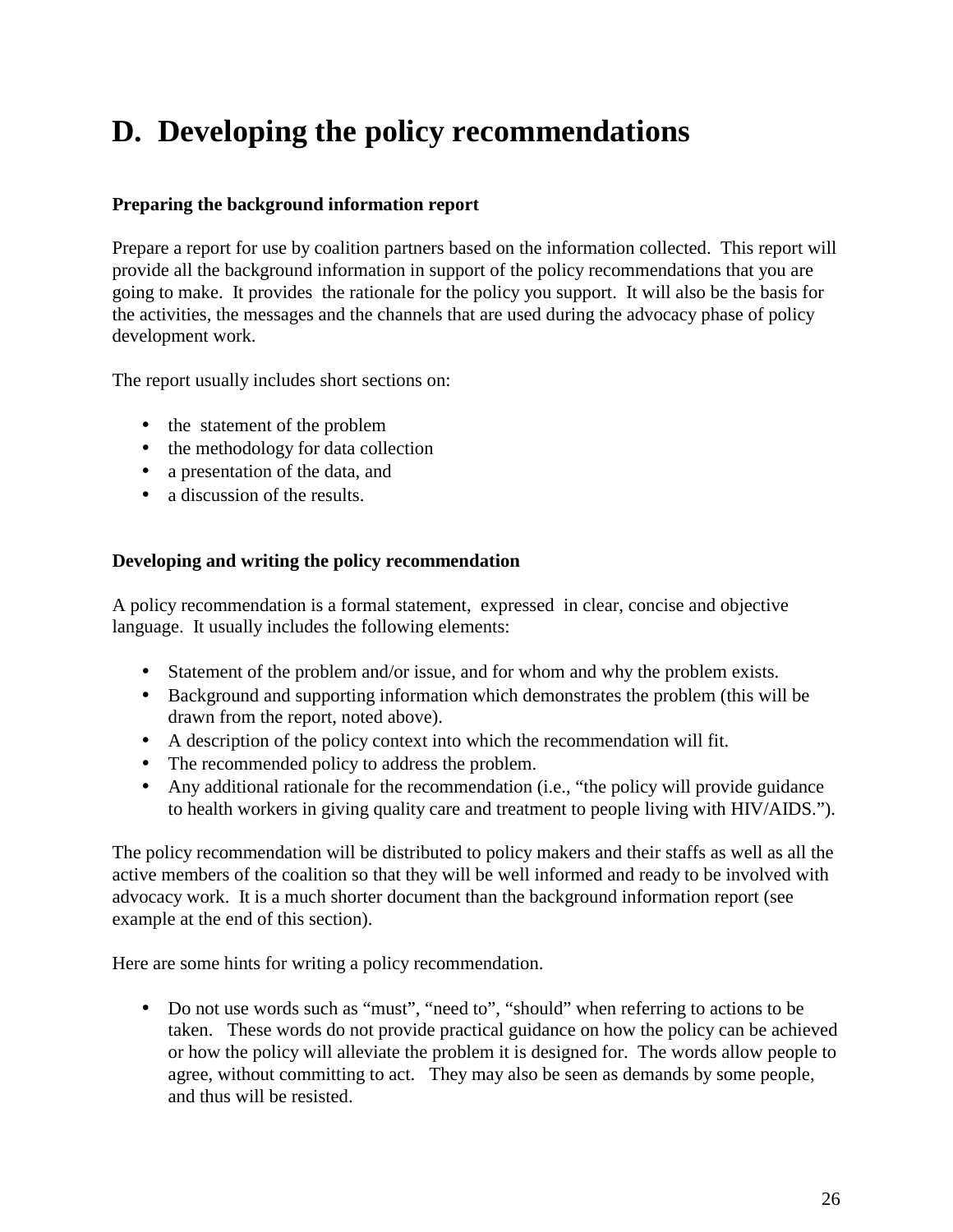- Avoid making a recommendation that is too general or unattainable. For example, a recommendation to end poverty is both too general and unattainable in the near future.
- Keep the policy statement relatively short. The overall policy recommendation will be 1- 3 pages in length. People who need further information can review the background paper and related information.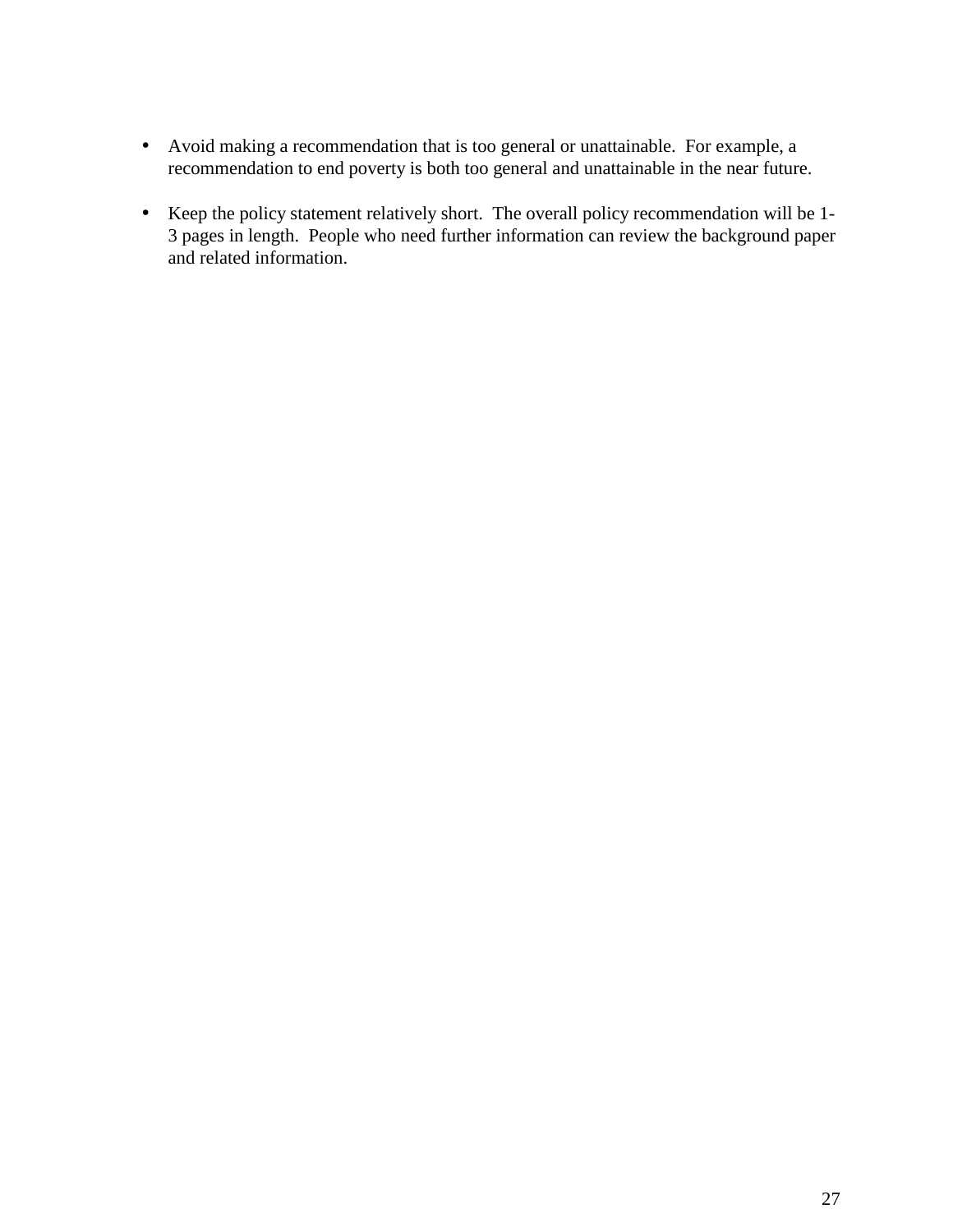## **EXAMPLE: A Brief Policy Recommendation to Reduce the Vulnerability of Married Women to HIV/AIDS**

(*Statement of problem)* The HIV/AIDS epidemic in our country and our district is a matter of great concern. Despite government and NGO programs to inform citizens and promote safe sexual relations, HIV infection rates are very high. In this district, nearly one in seven (14%) women are HIV-positive. Many of these women are married, but became infected by their husbands.

*(Background and supporting information)* Most women are very concerned about HIV infection. They are worried that the sexual behavior of their husbands either before marriage or during marriage brings the risk of infection for the wife. Only 10% of married couples in the district discuss sexual issues. Many women feel they have little control over the sexual behavior of their husbands and feel very vulnerable to HIV infection.

(*Policy context)* Religious groups are important institutions in the district. All support strong family relationships. Most have become aware that HIV/AIDS is an issue for religious communities. "We are burying too many of our people," said one clergy leader. Religious institutions are in a strategic position to support women to protect themselves from HIV infection.

*(Policy recommendations)* To help prevent the spread of HIV/AIDS among women and men in the district and the country, it is recommended that all religious institutions in the district adopt and implement the following policies:

- 1) Affirm the right of women within marriages to be safe and secure in that relationship.
- 2) Build upon the strength of religious groups in promoting communication within families by offering counseling on inter-personal relations, including sexual relations, and dialogue for couples planning to marry, newly married couples and all married couples.
- 3) As a matter of urgency, introduce training on sexual relations and couple communications into the curricula and refresher courses for all clergy.
- 4) Allocate the necessary resources to support the training of clergy and of their work with community members on couple communication, even if resources must be drawn from other work of the religious groups.

Adoption of these policies will require the careful and thoughtful consideration of each denomination and religious community. Often, such deliberations take many months or years. However, the crisis of HIV/AIDS requires that our religious groups act quickly. We hope that clergy training can begin within three months, and couple's counseling and dialogue can begin within six months.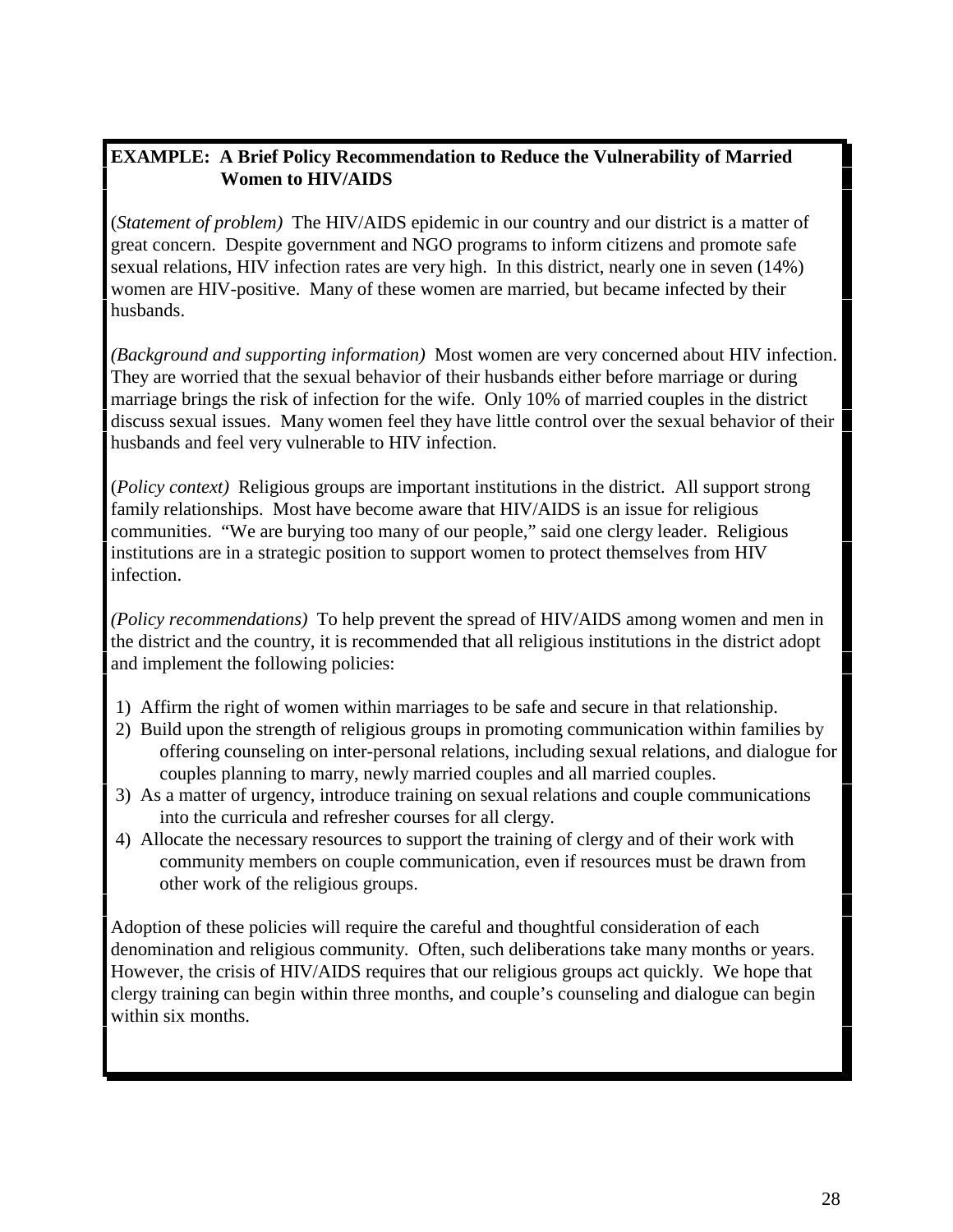# **Section 4: Advocacy for Policy Adoption**

The use of advocacy to achieve policy results is a continuation of the process of developing the policy issues and recommendation(s). Advocacy becomes a part of the policy development process when there is a need to inform policy makers, generate interest within the general public, and expand the constituency for the policy.

## **A. Doing the advocacy work**

### **The core group activities**

Policy development and advocacy are often guided by a core group of committed individuals. Usually, this small group (rarely more than 10-12 people) develop the main strategy, prepare written materials, arrange meetings and take part in meetings with policy makers. They also provide day-to-day leadership for advocacy efforts.

One of the most important ways to reach policy makers is to arrange meetings with them and their staffs. During these meetings, coalition leaders discuss the background, present data and the reasons for the policy recommendation and request the support of the policy makers.

Advocacy activities may occur over several weeks or months. Background materials can be sent to the policy maker before the initial meetings. More than one meeting may occur. Following a meeting, additional materials are sent, with a cover letter thanking the person for the meeting and referring to the outcome of the meeting, and again asking for the support of the person.

#### **Coalition and constituency activities**

To achieve the adoption of the proposed policy, it is necessary to gain and demonstrate support for the recommendation. Coalitions do this in a variety of ways.

Some activists or constituents may have professional or personal relations with policy makers. They or the technical specialists can often make contacts with policy makers or with the people who control the information that reaches them. Although such contacts are planned, they can appear to occur "accidentally"--during a meal, at a bar, between meetings at the office, or after religious services.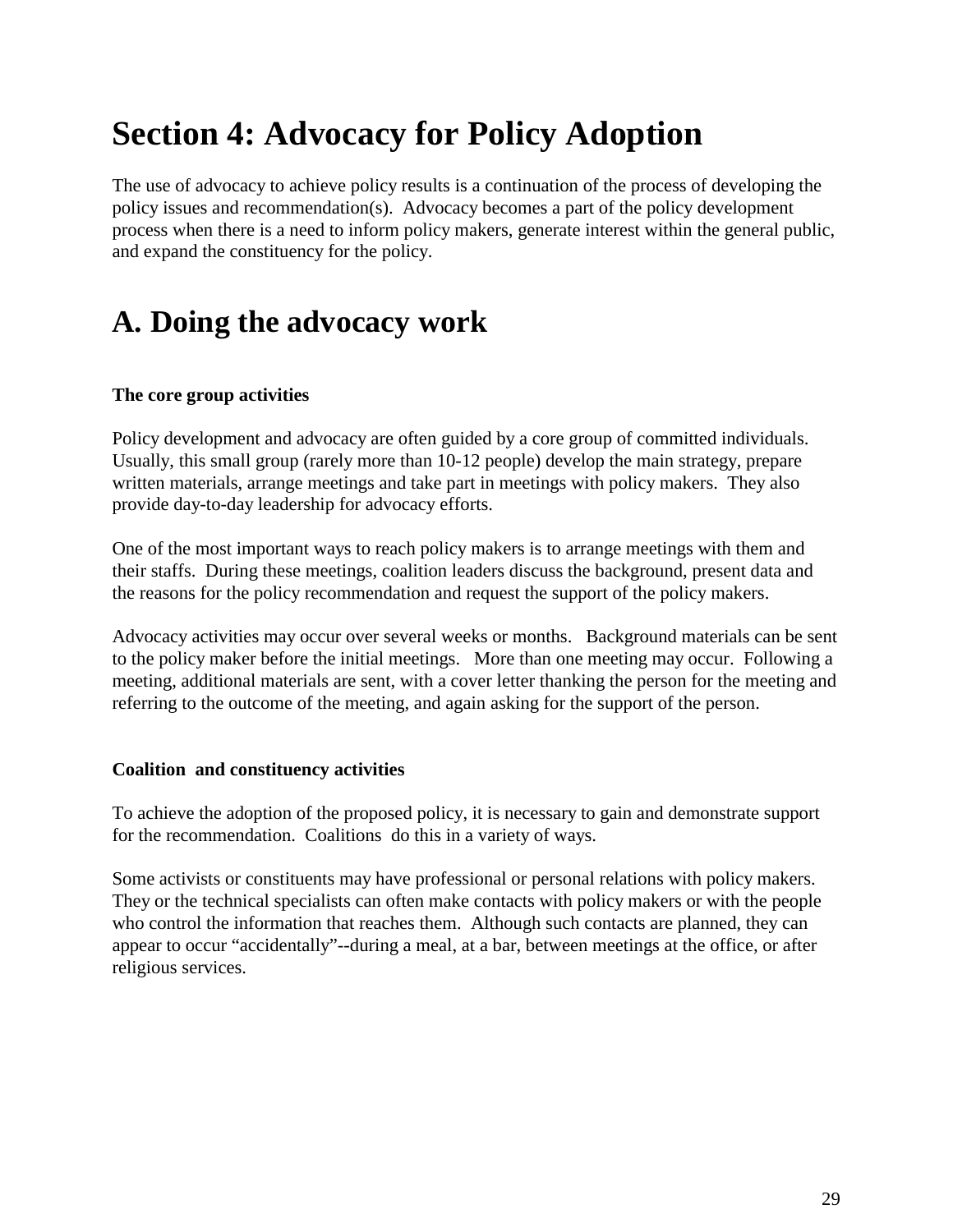Other ways that coalitions and their constituents bring the issue to the attention of policy makers are to:

- List the names of all the supporting organizations or individuals at the bottom of the recommendation itself.
- Organize a complex publicity campaign, with media messages.
- Ask people to sign petitions for presentation to policy makers.
- Get people to attend rallies.
- Pass out information (e.g., leaflets) at large events.
- Hang banners and posters in public places.
- Write letters to the editor.
- Give speeches at local groups' meetings.
- Prepare and distribute press releases.
- Sponsor public meetings on the policy recommendation.
- Get sports, movie, TV and radio celebrities to become public spokesmen for the issue.

## **EXAMPLE: Doing the advocacy work**

Because our policy recommendations are aimed at religious institutions, we need to find ways they may already share information with one another. There may be committees which deal with social issues such as "the vulnerability of women to HIV infection and the need to improve communication among sexual partners." If so, we would meet with and educate members of these committees. In addition, advocates who attend religious services, would speak to both clergy and lay leaders. They might get permission to pass out leaflets. They would urge clergy to discuss this issue during religious services. They would also provide them with background information and urge them to work for adoption of the policies within their denominations. They might also encourage the religious leaders to revise their budgets so that funds will be available to implement some recommendations--e.g., counseling and dialogue training for clergy members.

If some religious groups run medical facilities, social welfare programs, schools, or other community development efforts, staff in these programs will be approached and brought into informal coalitions because they may be effective advocates with religious leaders.

Some members of the core group of activists or the larger group of constituents may inform political or government leaders because they can then encourage the religious groups to respond to the policy recommendations.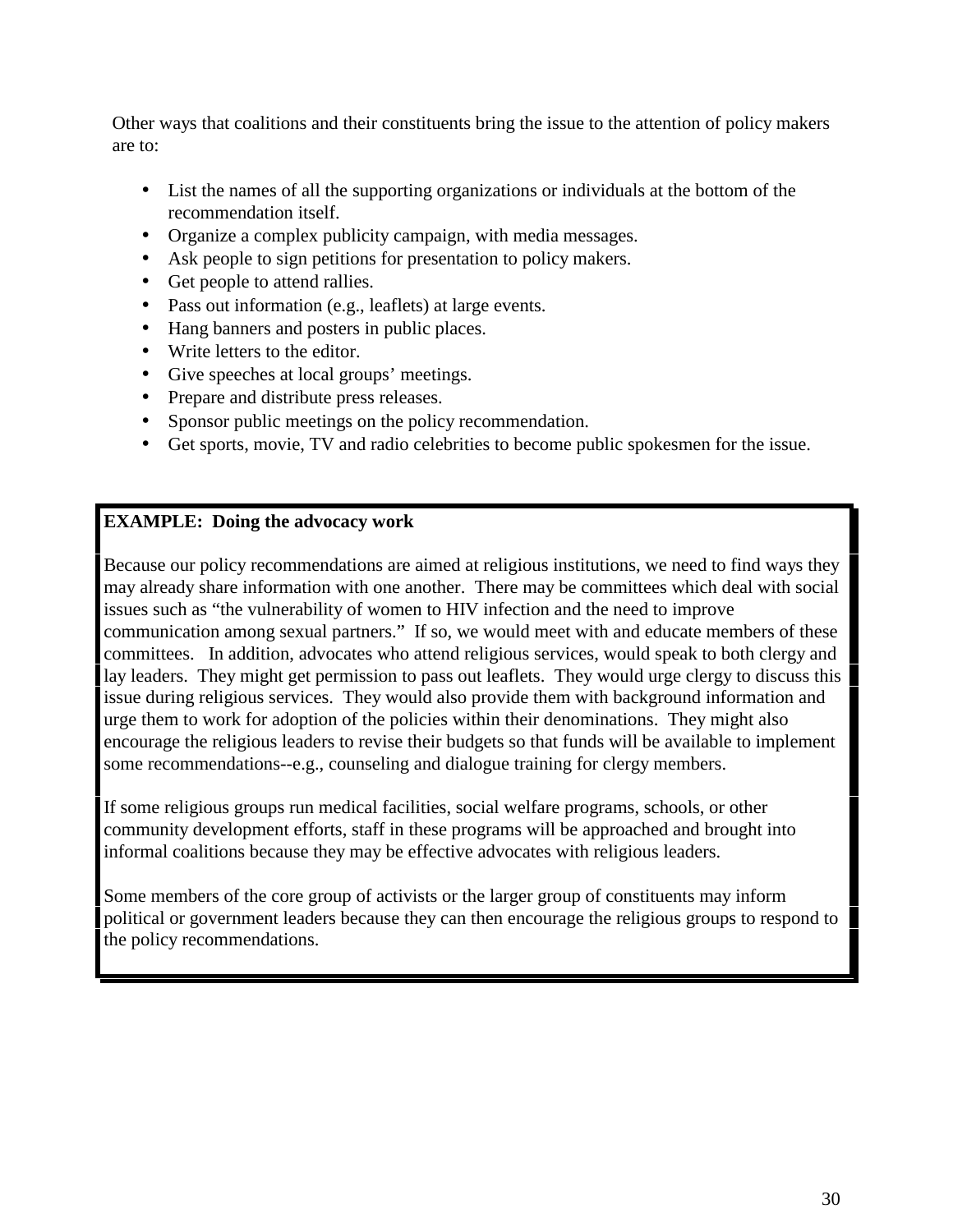## **B. Results of advocacy**

Policy makers will act when they recognize the problem and agree with the proposed solution; or when they agree with advocates that a national or organization problem exists requiring their action; or when they are convinced action is to their political or economic advantage. When policy makers are willing to act for these reasons, the work of advocates can guide and convince the policy makers.

However, some policy makers may act for reasons that do not reflect the collective good. For example, they may act to block a rival; or to gain a quick profit or political advantage for themselves or associates; or for ideological reasons. In these cases, advocates will have a more difficult time, unless their messages appeal to the self interest of the policy makers.

#### **EXAMPLE: Results of advocacy**

The policy recommendations led to a lot of discussion in the district, and beyond. Fifteen clergy spoke to the issue and supported the recommendations during religious services. Several clergy, however, expressed concern or opposition to the recommendations. They argued that AIDS was a result of individual sin and even if women were vulnerable they had to obey their husbands.

A meeting of district clergy leaders started with a fruitful discussion, but the meeting was disrupted by several men and women who loudly denounced the recommendations. The confusion that followed resulted in the meeting adjourning before decisions were made.

Supporters of the policy recommendations gained strong support from women's organizations and NGOs working on AIDS issues. A coalition of 58 groups prepared a brochure to distribute throughout the district, urging religious groups to support the recommendations. Opponents of the policies countered with a brochure of their own that said that sexual matters should be left up to the couples themselves.

An important point in the advocacy campaign was when the head of a major denomination spoke in one of the churches. He praised the district for seeking to strengthen marriage ties and to counter the AIDS epidemic. He said his denomination strongly supported the proposed policies. He said that it would take the denomination at least six months to formally consider and adopt the policies, but he urged his clergy to begin implementing the policies immediately.

Advocacy efforts may not bring the desired results. Policy makers may not respond or try to defer consideration of the policy proposals. They may ask for further studies. For policy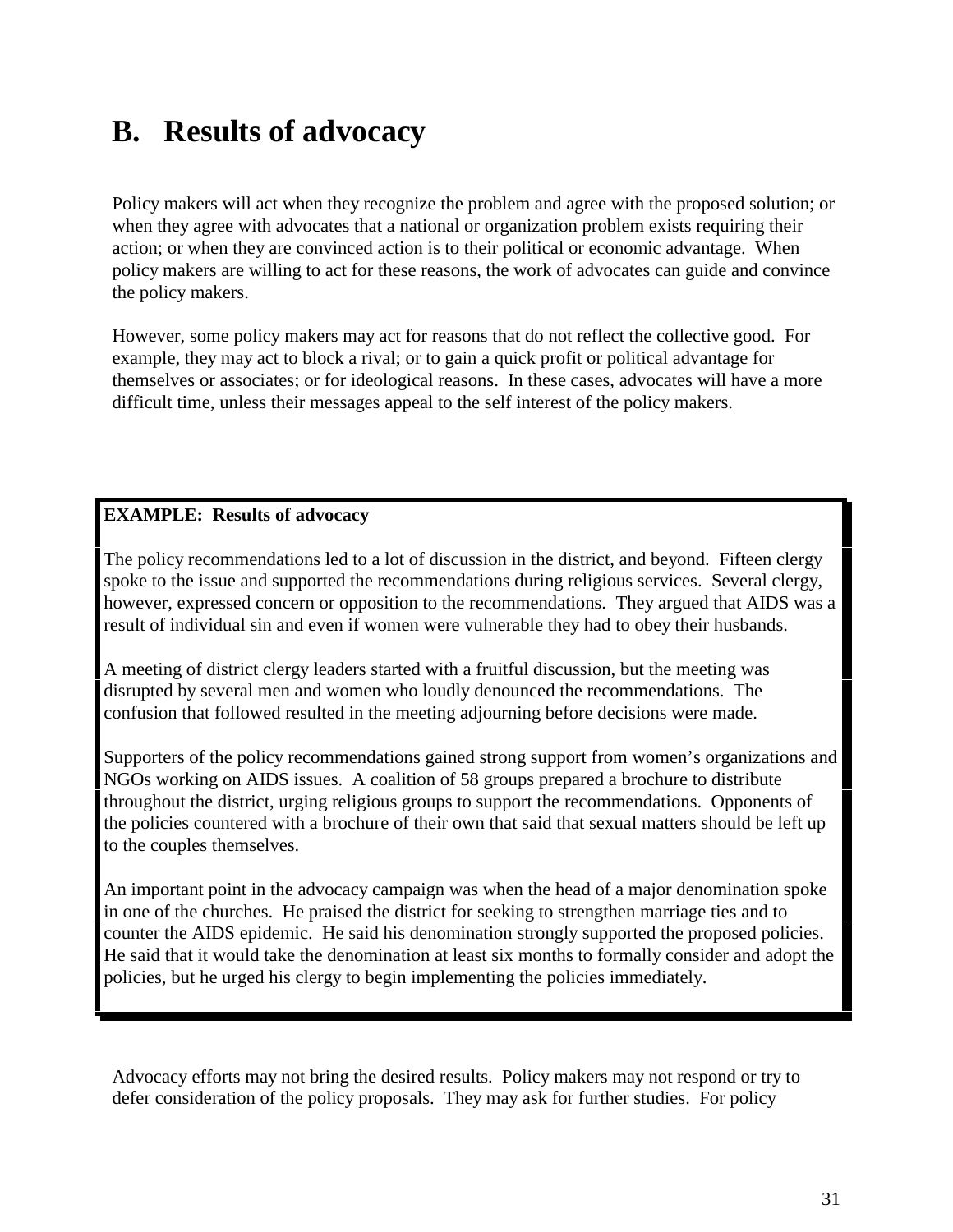advocates, failure to achieve their objectives can be disappointing and demoralizing. As hard as it may be, the advocacy partners need to analyze the factors that limited their effectiveness. As they do that, new ideas are likely to emerge. As gaps and strengths are identified, a new advocacy strategy or approach can be prepared.

Setbacks are common in policy development. Changes in strategy often occur. Advocates may want to re-examine their policy recommendation to determine if it remains a viable proposal.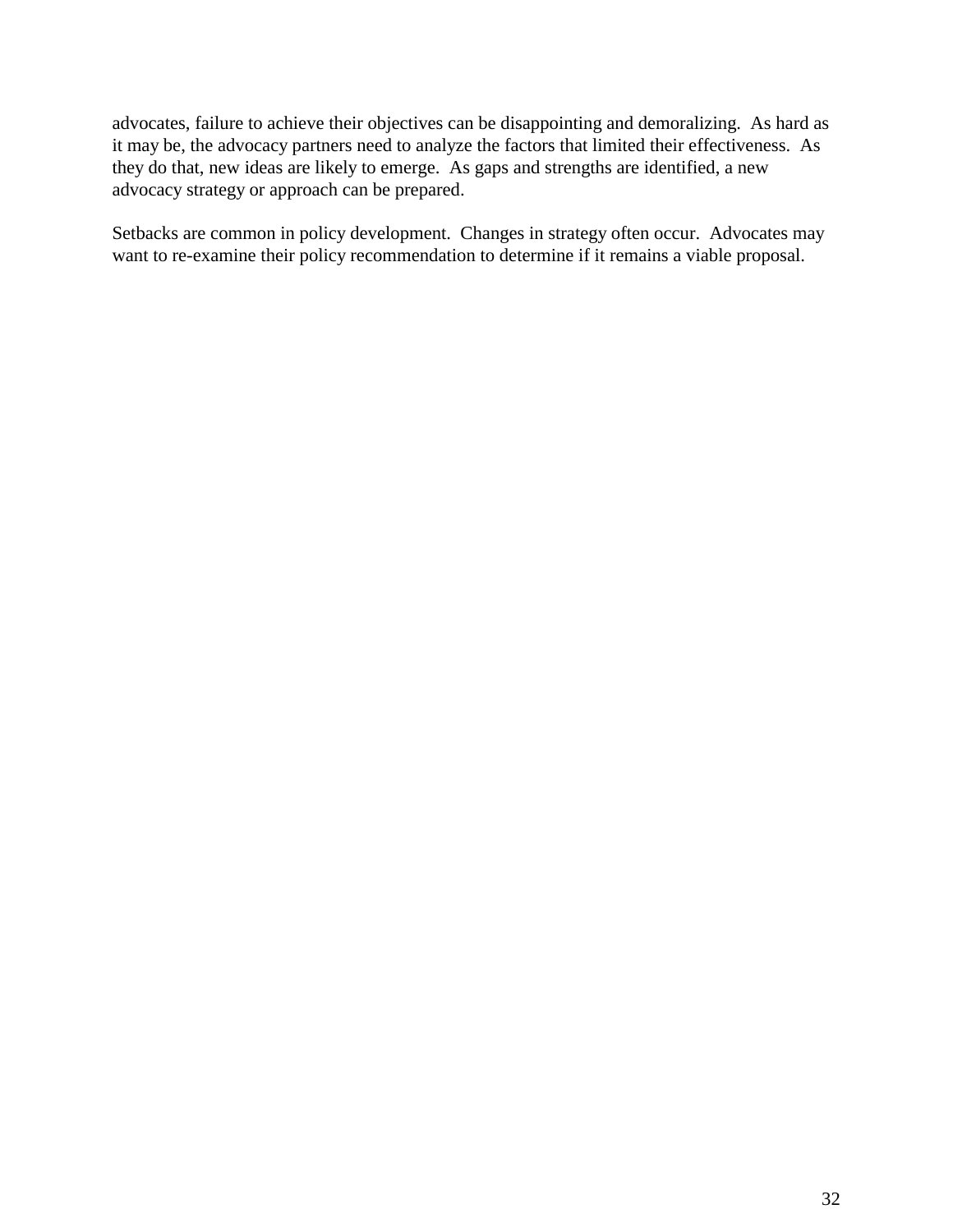# **Section 5: The Final Stages**

## **A. What to expect along the way**

Policy development may go smoothly or may face many obstacles. Efforts which are well planned and organized are more likely to succeed. Experiences from many countries illustrate things which may occur during policy development activities.

- Expect active discussion and disagreements as coalition partners try to define the message and work out an effective strategy.
- Expect that the process of building support for your recommendations will be labor intensive and time-consuming. Good ideas alone--even urgent ideas--do not create an organization or a constituency for issues and policies.
- Expect a dynamic process, with small and big pieces of information, changes in situations, events and positions all contributing to the mix.
- Expect to be ignored, dismissed, and marginalized. The people you are targeting with your advocacy messages have many other groups also demanding their attention and involvement. Until your advocacy group is known, its position and opinions clear and its ability to influence demonstrated, policy makers may ignore you and give only lip-service to the issue(s).
- Expect compromises. Compromise will probably occur when policies are being adopted and implemented. Compromising on issues which are considered critical is difficult and can be disheartening. However, compromises are an outcome of negotiations.
- Expect success. Of course the obstacles are real, but so are the chances of mobilizing a constituency and conducting effective advocacy. Success may not be quick and may be gradual.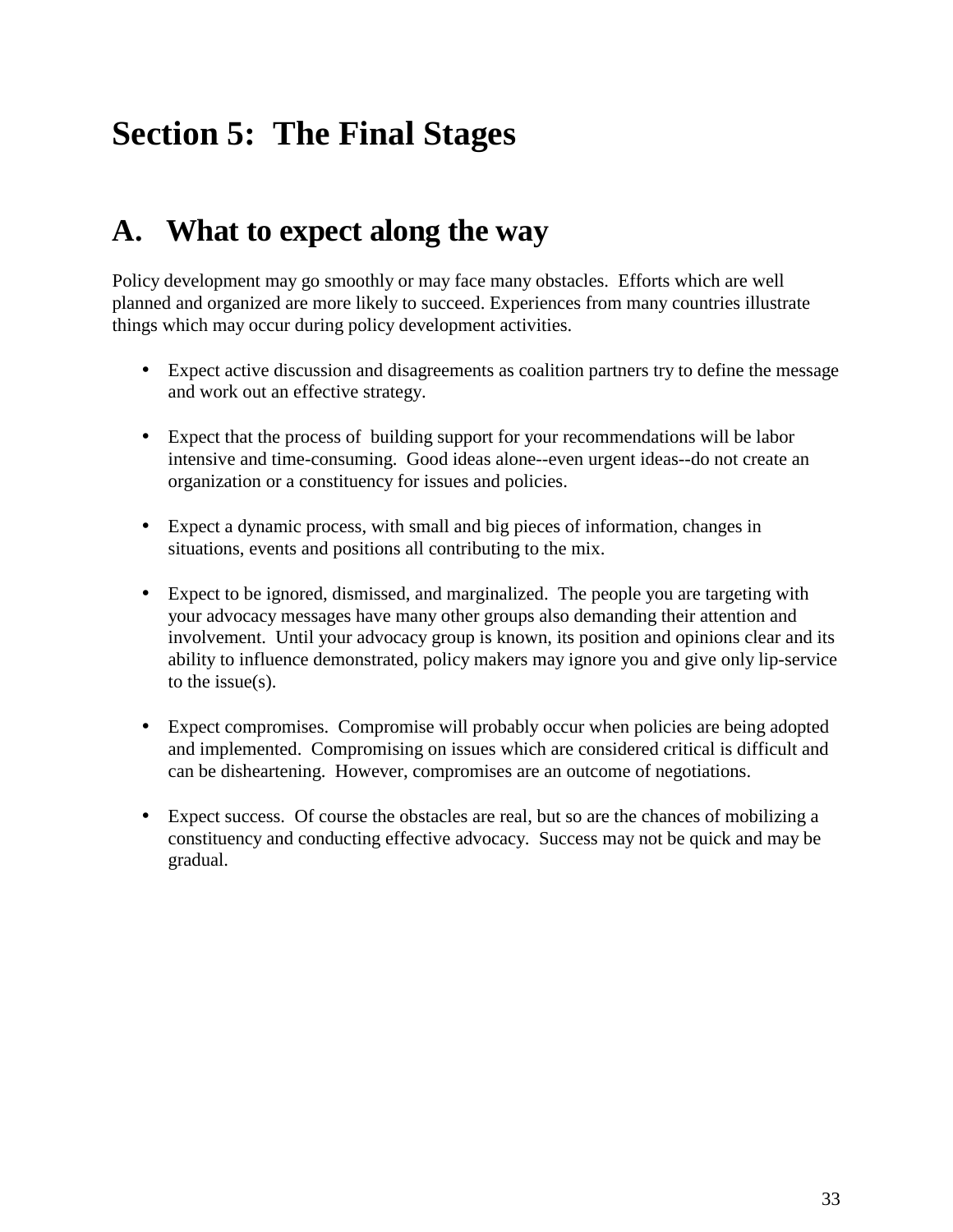## **B. Preparation and presentation of policies**

Policies are often written in legal language by people with extensive experience in that area, including lawyers and civil servants familiar with the language of government or other institutions. Policies that are often expressed in or with legal language include: parliamentary policy papers, ministerial or government declarations, decrees, and statutory instruments.

Policies usually go through several drafts and revisions within a national or an organizational bureaucracy. Senior officials may want to be required to review and comment on the drafts before they are internally approved and finally made public. Advocacy groups may be able to see and comment upon the draft policy. This was very much the case during the drafting of national HIV/AIDS policies in several countries.

The public presentation of the policy may be very quiet or may receive a lot of publicity. If a new government policy, for example, is considered important by community groups, NGOs, businesses, religious groups, or others, they can help organize special events to attract more public attention. News conferences, public seminars, rallies, opinion columns in newspapers, participation on television or radio news and interview programs can all be used to help inform the public about the new policy and to demonstrate support for its implementation.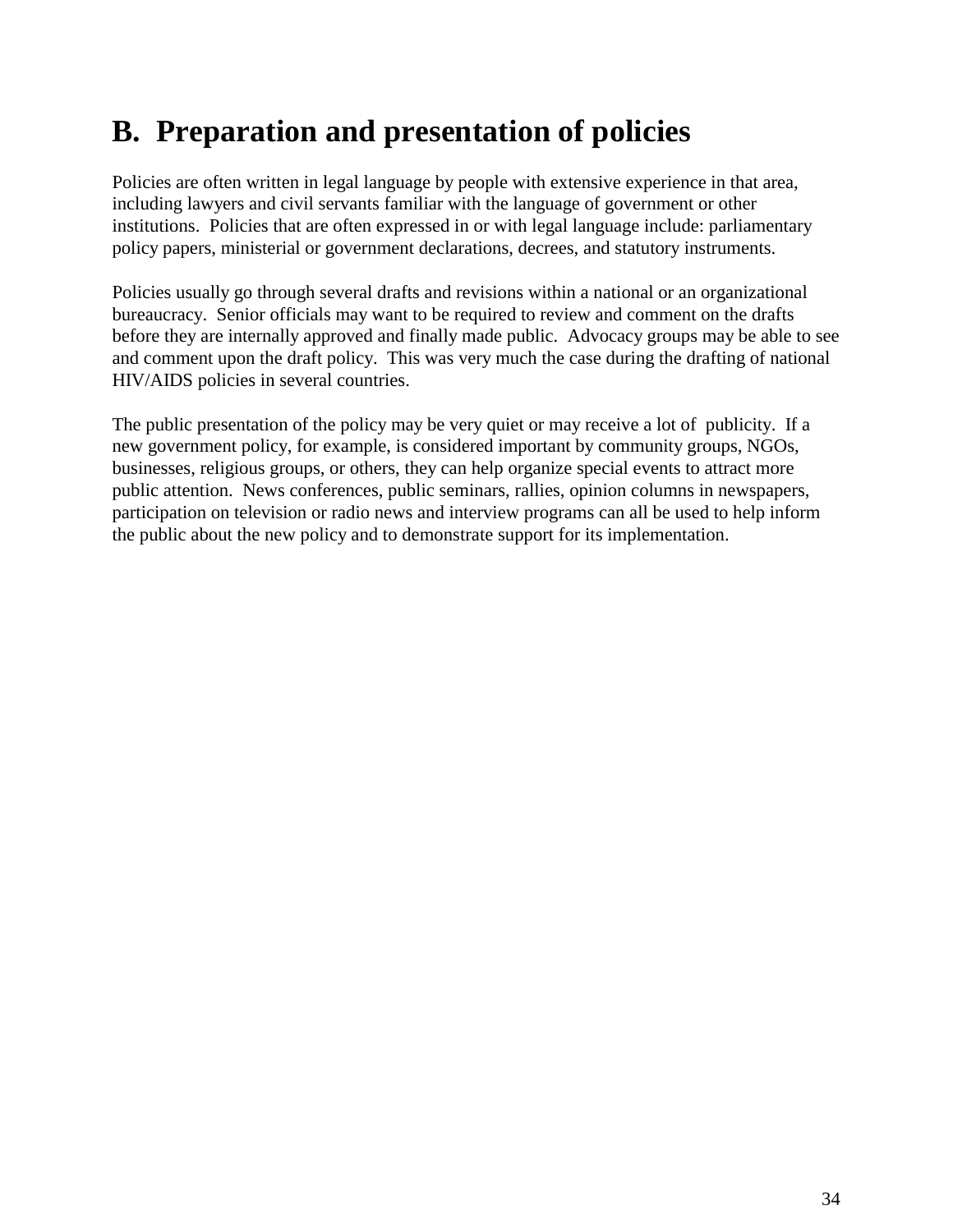## **C. Implementation and oversight**

A policy may exist just as it was adopted, or some clarifying rules and regulations may be added. The rules and regulations define how the policy will be implemented and enforced. They may include implementation or training guidelines.

Policies can be very general or very detailed. For example, a policy can be a simple statement of intent ("Every citizen will have the right to full information."). But implementation of such a policy will require extensive preparation to describe how people will have access to information, what forms of information, the responsibilities and rights of groups that provide information, etc.

As a policy is being implemented, you and your coalition partners will want to assess how useful and effective the policy is. This feedback will be very important in assuring that the problem that originally stimulated the policy development is being addressed. Occasional contact with people affected by the policy may be sufficient to assure that the intent of the policy is being applied.

Organizations which adopt policies have a responsibility to regularly monitor how the policy is being applied and implemented. At the same time, and in the case of government, outside groups often find it useful to monitor implementation and to regularly remind government of its commitments.

**REMEMBER:** Policy development does not stop with the adoption of one policy or a set of policies. Action on problems that were postponed while focusing on the priority issue can be reconsidered. New interest groups regularly form and will have issues which will overlap with your own, thus stimulating collaboration for policy development.

!

In other words, policy development is an on-going process. It's time to start again!